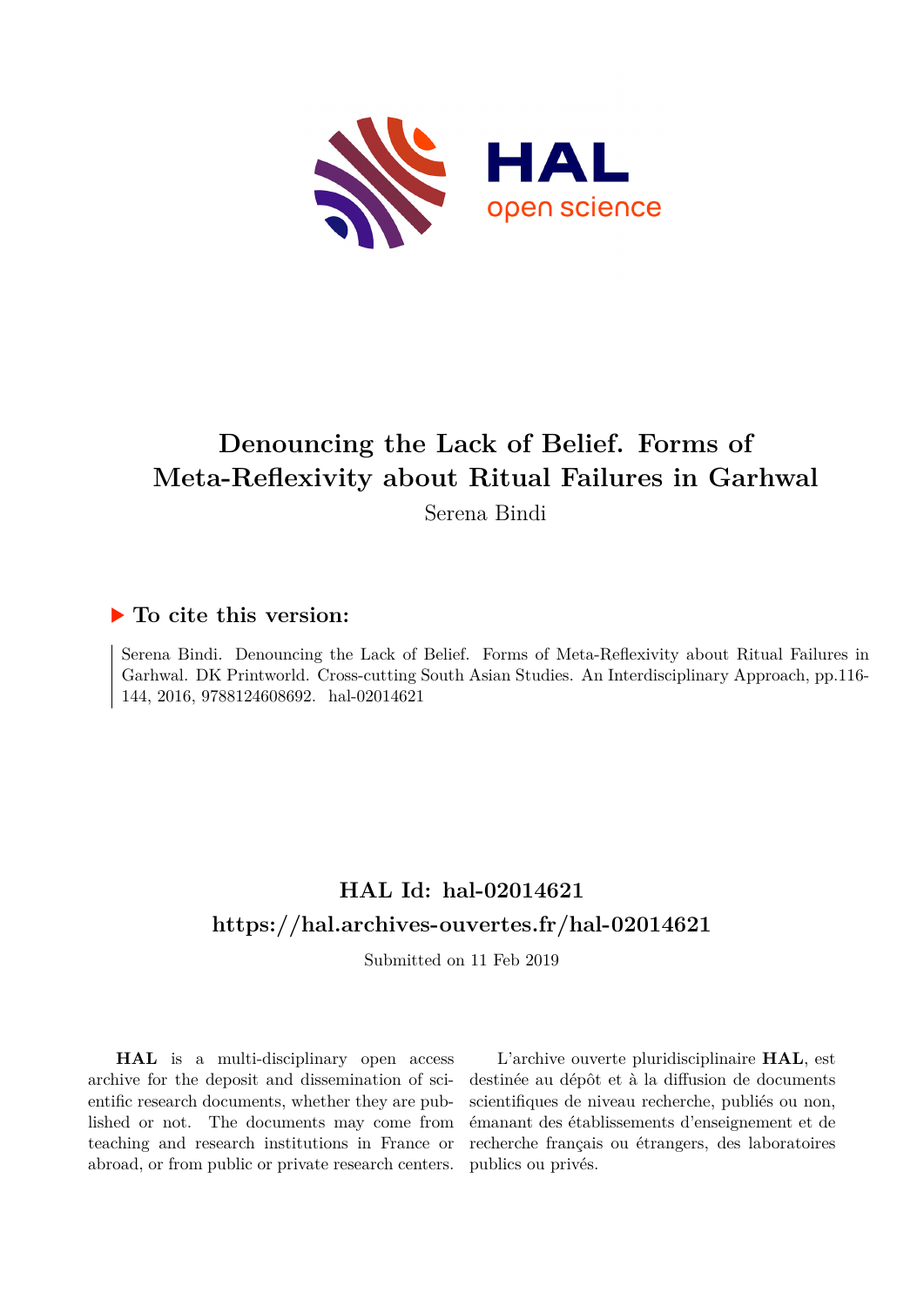Cross-cutting South Asian Studies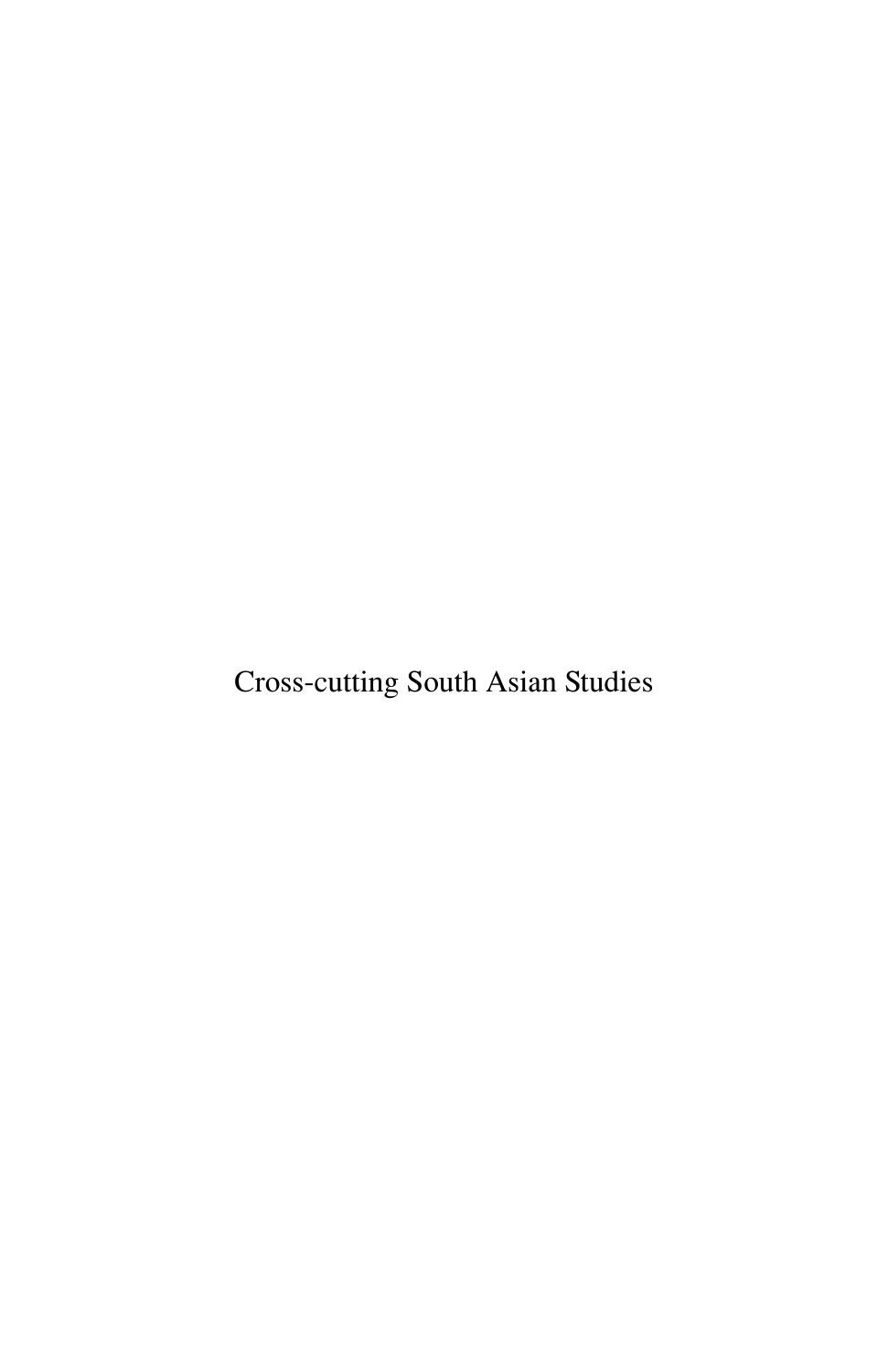# Cross-cutting South Asian Studies

An Interdisciplinary Approach

### *edited by*

**Serena Bindi Elena Mucciarelli Tiziana Pontillo**

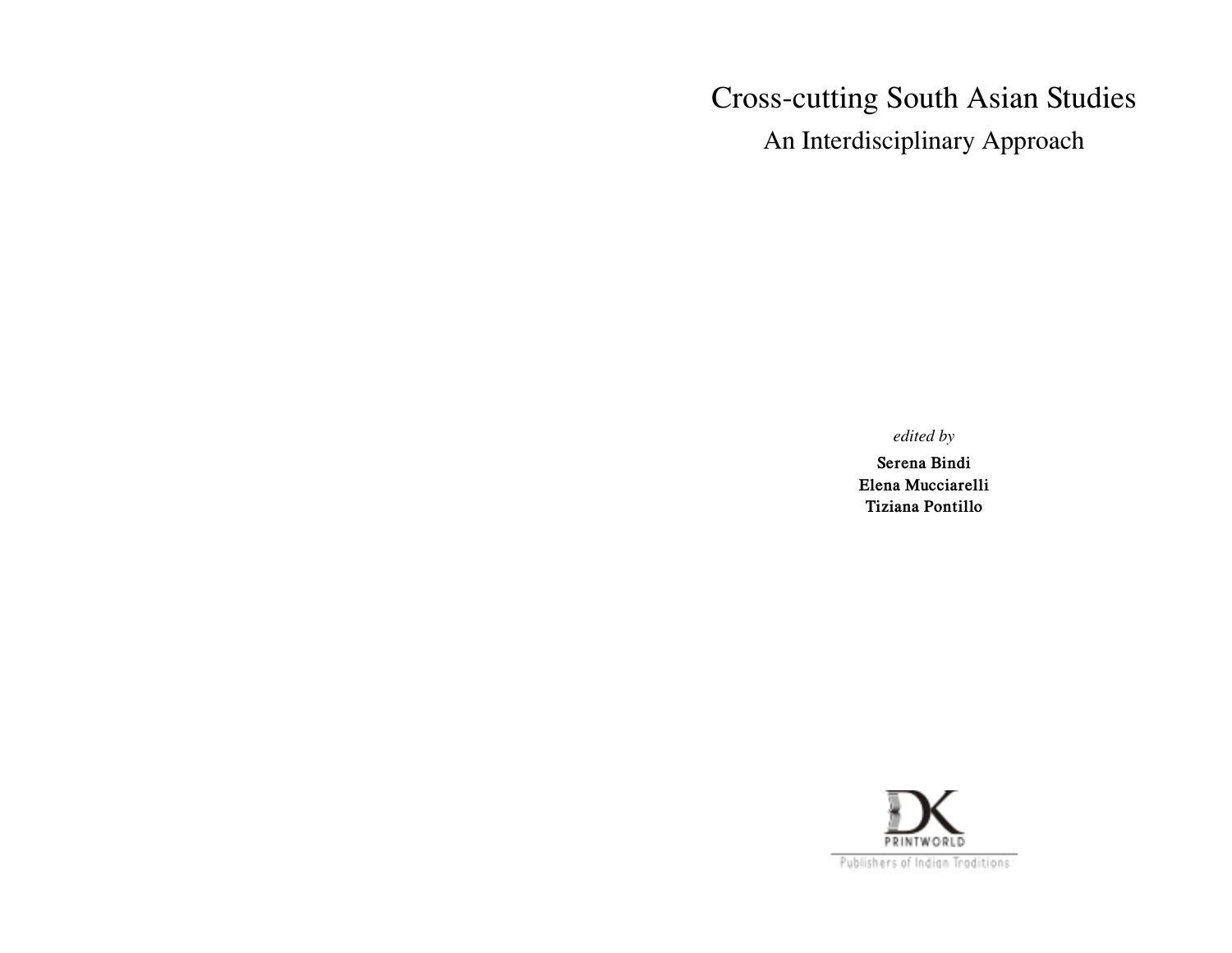### **Cataloging in Publication Data — DK**

[Courtesy: D.K. Agencies (P) Ltd. <docinfo@dkagencies.com>]

#### **Sharma, Arvind, author.**

**Hinduism and its own terms / Arvind Sharma.** 

 pages cm  $\overline{\text{HSBN}}$  13:

1. Hinduism. 2. Hinduism — Dictionaries. I. Title.

DDC 294.5 23

#### **ISBN 13: 978-81-926114-1-9**

*First published in India in 2016* © Individual contributors

All rights reserved. No part of this publication may be reproduced or transmitted, except brief quotations, in any form or by any means, electronic or mechanical, including photocopying, recording, or any information storage or retrieval system, without prior written permission of the copyright holder, indicated above, and the publishers.

*Printed and published by:* D.K. Printworld (P) Ltd. Regd. Office: Vedaśrī, F-395, Sudarshan Park (Metro Station: Ramesh Nagar), New Delhi - 110 015 Phones: (011) 2545 3975, 2546 6019; Fax: (011) 2546 5926 e-mail: indology@dkprintworld.com Website: www.dkprintworld.com

## **Contents**

|        | Acknowledgements                                                                                                                                                                                    | vii |  |  |
|--------|-----------------------------------------------------------------------------------------------------------------------------------------------------------------------------------------------------|-----|--|--|
|        | Introduction                                                                                                                                                                                        | 1   |  |  |
| Part I |                                                                                                                                                                                                     |     |  |  |
|        | The Indian Ocean of Religious Practices:<br><b>Past and Present</b><br>EDITED BY SERENA BINDI AND ELENA MUCCIARELLI                                                                                 |     |  |  |
| 1.1    | Goddess and Fertility in the Vedic Period:<br>Looking for Stratifications<br>– Elena Mucciarelli                                                                                                    | 21  |  |  |
|        | 1.2 Can the Worship of Narasimha Serve<br>as Purifying/Converting Ceremony?<br>- Ewa Dębicka-Borek                                                                                                  | 40  |  |  |
| 1.3    | The Inscriptions of the Madanikas and<br>Royal Propaganda<br>- Cristina Bignami                                                                                                                     | 58  |  |  |
| 1.4    | Do Not Ask About Caste If You Love God,<br>You Belong to God: The Rāmānandī Sampradāya<br>and Its Relation with Caste – A Historical and<br><b>Anthropological Overview</b><br>- Daniela Bevilacqua | 80  |  |  |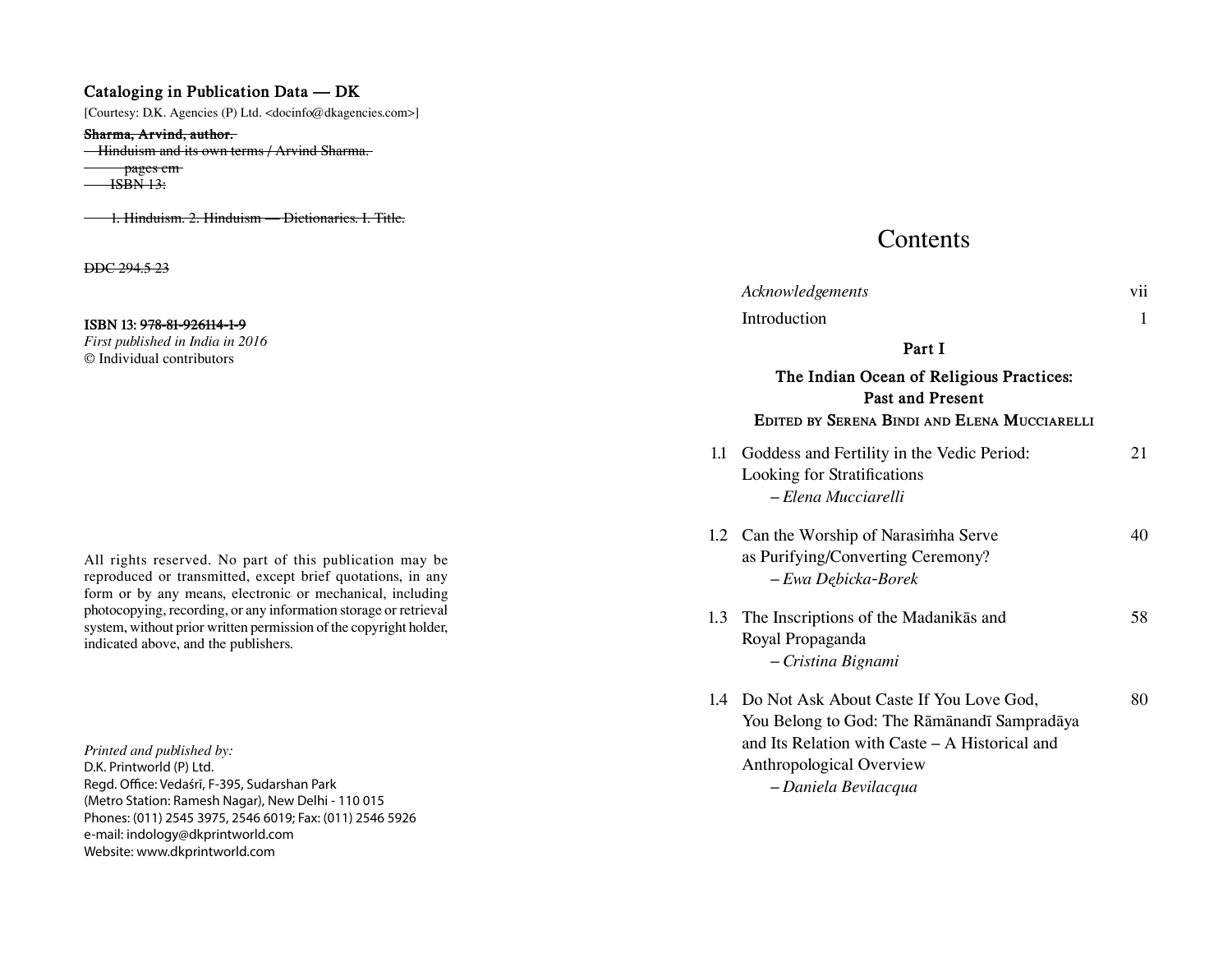| V1 | <b>CROSS-CUTTING SOUTH ASIAN STUDIES</b> |  |  |
|----|------------------------------------------|--|--|
|    |                                          |  |  |

#### **Part II**

## **Kings, Priests and Prominent Roles Interpreted through the Visual, Literary, Speculative, and Technical Indian Arts EditEd by tiziana Pontillo**

- 2.1 The Function of Yajña between Practitioners 147 and Clients: Rethinking the Genesis, Appropriation, and Control of the Practice from the Rgveda Onwards *– Marianna Ferrara*
- 2.2 The Figure of the Rsi in the Mahavastu, 174 In Comparison with the Pali Jatakas and the Epics *– Giacomo Benedetti*
- 2.3 Men's Relationship with Gods in the Vratya Culture: An Interpretation of AVŚ 2.1 199 *– Moreno Dore*
- 2.4 Ancient Indian and Greek Texts in Comparison: 224 A Virtuous Woman Must Follow Her Husband *– Paola Pisano*
- 2.5 Prominent Chieftains Depicted as Ferocious 263 Wild Beasts *– Tiziana Pontillo* and *Lidia Sudyka*
- 2.6 The Description of Himalaya in Kalidasa's 303 Kumarasambhava I.1-17 *– Giuliano Boccali*

| vi                                                                                                                 | <b>CROSS-CUTTING SOUTH ASIAN STUDIES</b> |     |     | <b>CONTENTS</b>                                                                                          | vii |
|--------------------------------------------------------------------------------------------------------------------|------------------------------------------|-----|-----|----------------------------------------------------------------------------------------------------------|-----|
| 1.5 Denouncing the Lack of Belief: Forms of<br>Meta-Reflexivity about Ritual Failures in Garhwal<br>- Serena Bindi |                                          | 116 | 2.7 | Sea Monsters and Sea Gems: Of the Virtues of<br>the Ideal King in the Raghuvamsa<br>- Marco Franceschini | 340 |
| Part II<br>Kings, Priests and Prominent Roles                                                                      |                                          |     |     | 2.8 King and Devi: Instances of a Special Relationship<br>- Fabrizia Baldissera                          | 353 |
|                                                                                                                    | Interpreted through the Visual I iterary |     |     |                                                                                                          |     |

2.9 The Rāmakien Paintings from "Cardu" 389 Museum of Siamese Art of Cagliari: Epics Subjects and Their Links to Divine Kingship *– Ruben Fais*

## *List of Contributors* 435 *Index*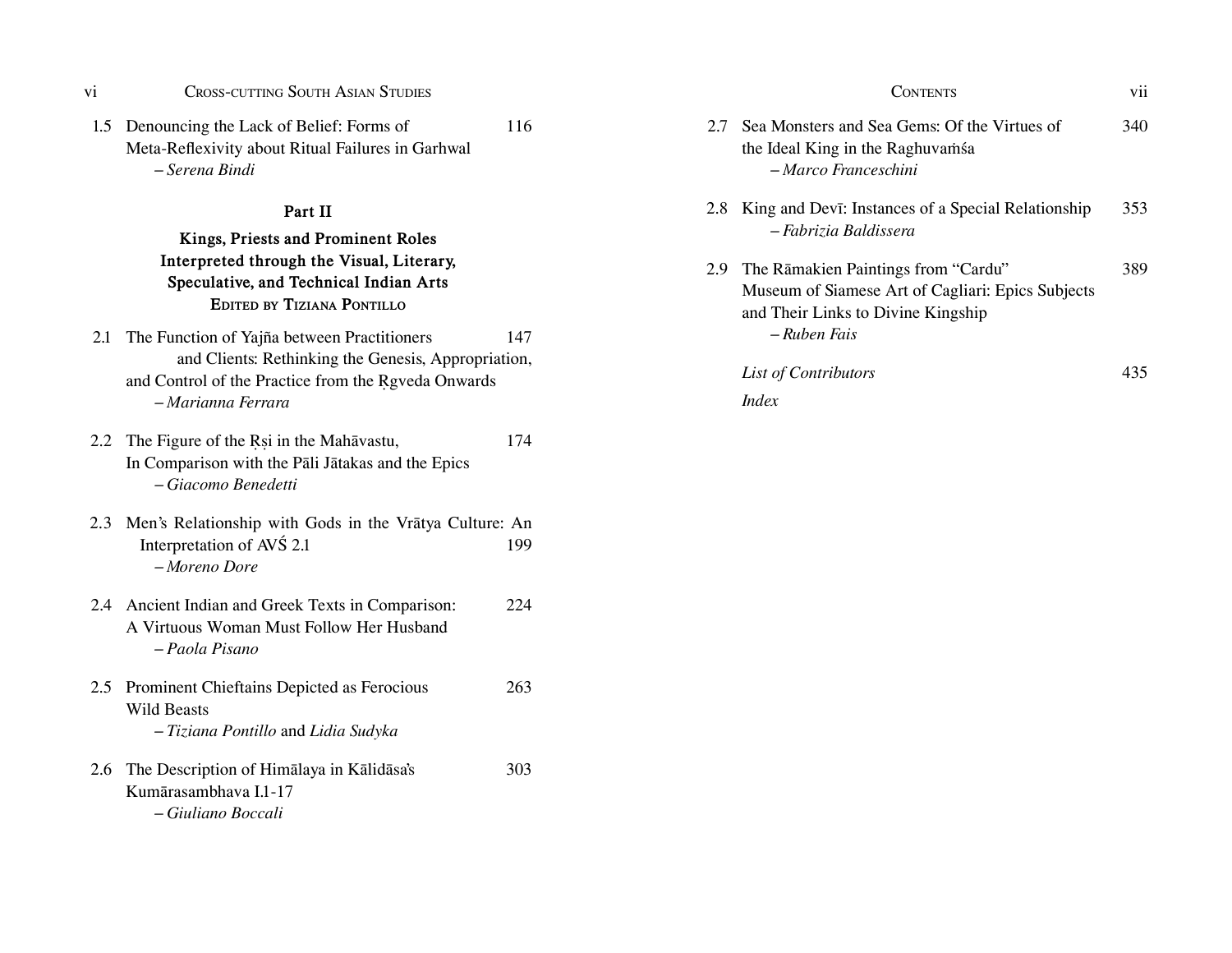# Acknowledgements

We would like to express our sincere thanks to all the authors of the contributions included here and also to the participants at the double meeting – Coffee Break Conference 2012 "Asiatica 3": The Study of Asia between Antiquity and Modernity (13-15 June 2012) and the 15<sup>th</sup> Conference of Italian Sanskrit Studies (15-16) June 2012) – hosted by the University of Cagliari's Department of Philology, Literature, and Linguistics, for the precious discussions which characterized all the sessions. We are also grateful to Prof. Giuliano Boccali (University of Milan), President of the Italian Sanskrit Studies Association and to all the Chairpersons of the fve Panels of the Coffee Break Conference, i.e. Dr Giacomo Tabacco (University of Milan, Bicocca), Dr Mark Schneider (University of Hamburg), Dr Barbara Benedetti (University of Florence), Dr Paola Cagna (University of Rome, La Sapienza), Dr Danila Cinellu (University of Cagliari), and to Prof. Artemij Keidan (University of Rome, La Sapienza) for kindly sharing every step of the Conference and beyond.

The whole enterprise would have been extremely difficult without the help of the RAS (Regione Autonoma della Sardegna), which allocated part of EU fnancial assistance to the subsidy of scientific research (with the promulgation of Regional Law 7 August 2007 n. 7). This included the three-year Research Project "Traces of a Heterodox Concept of Kingship in Ancient, Medieval and Modern India" (2012-15 – principal investigator: Tiziana Pontillo; partners: Prof. Giuliano Boccali, Prof. Pier Giorgio Solinas, Prof. Lidia Sudyka, and Prof. Yaroslav Vacek). The present volume has been partially fnanced by the Department of Philology, Literature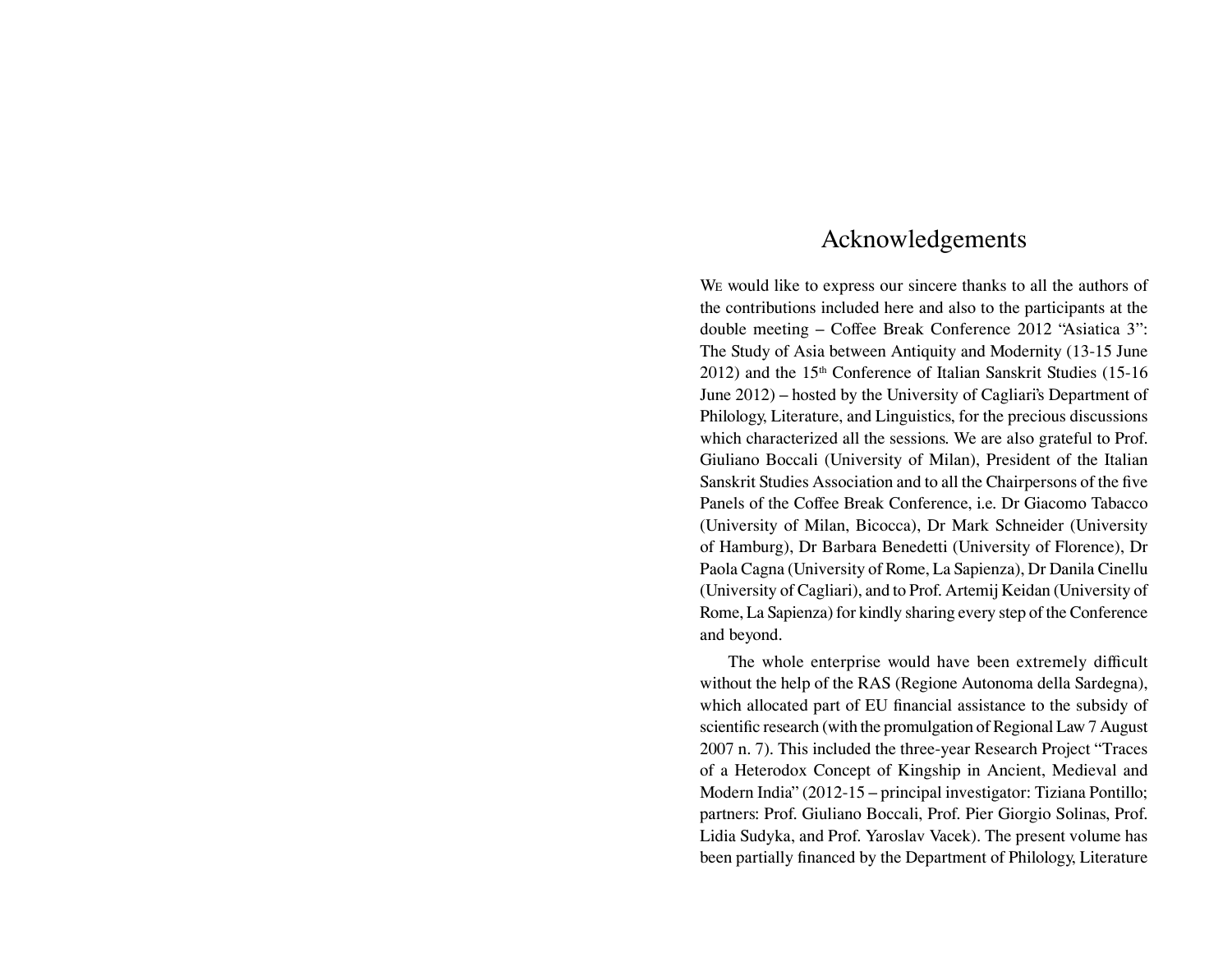# Denouncing the Lack of Belief Forms of Meta-Refexivity about Ritual Failures in Garhwal

### *Serena Bindi*

In the course of the last ten years, anthropological scholarship on ritual has emphasized how religious ideas and actions become the object of refection among the people participating in ritual activities (Højbjerg 2002 (a;b;c); Rozenberg 2011). These works on ritual and religious refexivity have shown that doubt, incertitude and "do as if" are among the elements most commonly associated with the refexive attitudes about ritual. (Berti 2014; Boyer 1994; Bonhomme 2005; Højbjerg 2002a; Rappaport 1999).

The matter of ritual failures, when actors do not get the expected results from ritual action, closely relates to the theme of refexivity and the issue of scepticism. A collective volume edited in 2007 by Ute Hüsken shows how failures are indeed one of the main occasions which have the power to generate refexivity on ritual and religion. Ritual failures can be seen as catalysers of refexive dynamics underlying ceremonial performances as they relaunch the vernacular refection on ritual performance.

Binding together the subject of refexivity and that of ritual failures, this article aims at presenting forms of ritual *metarefexivity*: explanations to ritual failure which, while recognizing the presence of refexive attitudes such as doubt and scepticism toward ritual, deplore and contain them. These forms of refexivity are found in commentaries and explanations to unsuccessful healing

rituals in the Garhwal region of Uttarakhand. Here doubt, lack of faith, and scepticism are often invoked as causes for ritual failures. These forms of reasoning can be seen as forms of *meta-refexivity* since they offer a critical reflection about people's reflexive attitudes on and about ritual, such as scepticism and lack of belief.

### **Meta-Refexivity in Garhwal**

The ethnographic data which form the basis of this refection were collected from the area of the Garhwal Himalayas, located in the north Indian state of Uttarakhand. Uttarakhand became an autonomous state within the Federal Republic of India in November 2000. The majority of its population lives in rugged mountainous areas, which constitute the larger part of its territory. The areas of focus of this research include the small town of Uttarkashi, administrative centre of the eponym district; and some small villages, all located in between 2,000 and 2,900 m altitude, in the high valley of the Bhāgīrathī River, known in the plains below as the Ganges. Hindu religion and culture are largely dominant in the area. The villages where the research was carried out are inhabited by several caste groups ranging from Brāhmaṇa and Rājpūt<sup>1</sup> to Dalit sub-castes. The regional economy is based on subsistence agriculture, on remittances of those who have migrated to the plains, on activities linked to the increasing presence of tourists and pilgrims in the area and, to a lesser extent, on animal herding and husbandry. In colonial times, this area was never subjected to the direct control of the British and remained a separate Hindu kingdom under the name of Garhwal.<sup>2</sup> Thus the region was relatively isolated,

<sup>&</sup>lt;sup>1</sup> The term *rājpūt* refers in Garhwal to the class of warriors (Ksatriyas). High castes (Brāhmaṇas and Rājpūts) form the 69 % of the state population. These castes still have control over economic resources, in spite of the government's efforts to improve the social and economic condition of the lower castes: Scheduled Castes (SCs or Dalits) and those called Other Backward Classes. These castes are still deprived in many diferent respects (Kumar 2001).

<sup>&</sup>lt;sup>2</sup> This is an analytical simplification, useful for this paper's purpose, of a

 $\rightarrow$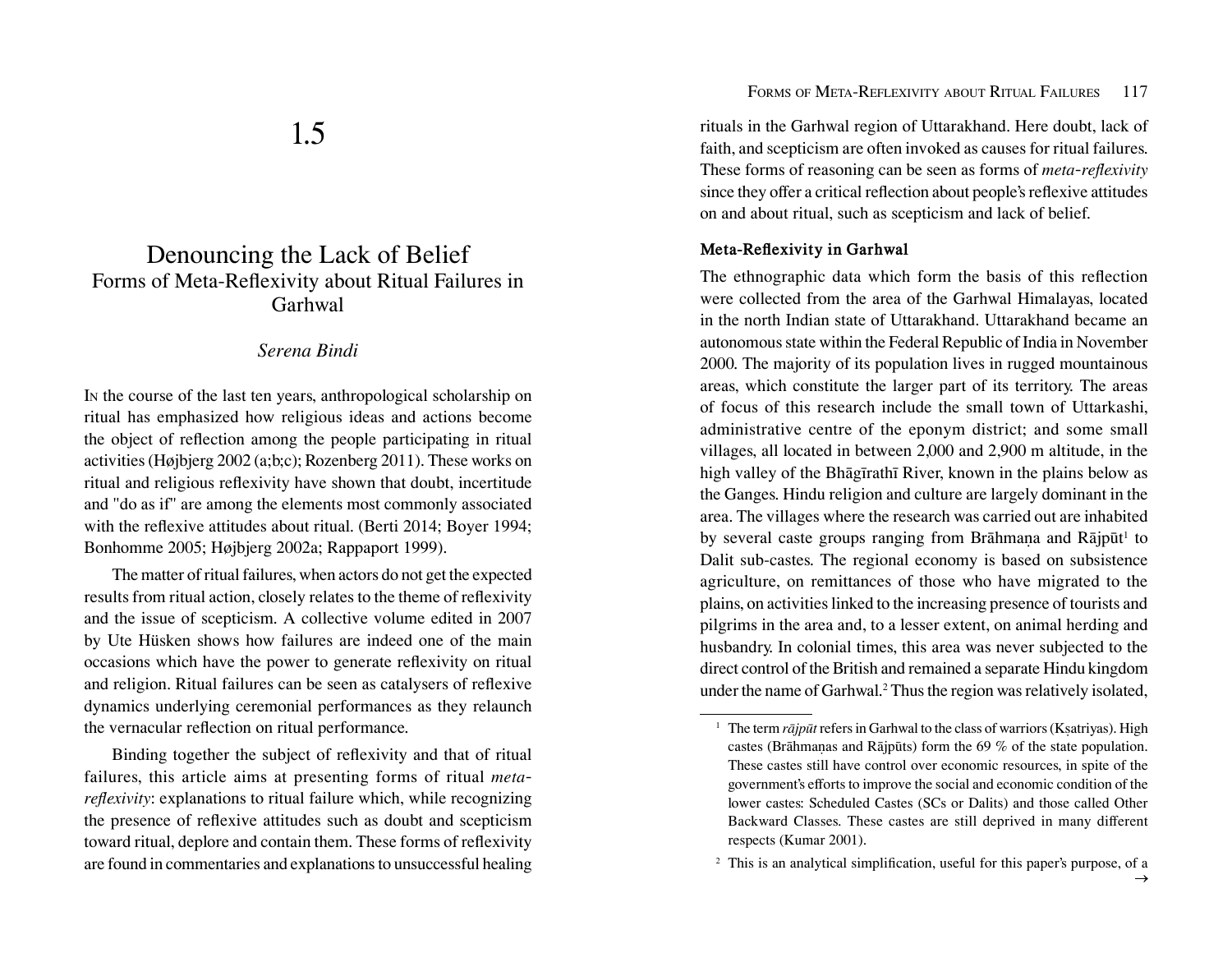until the 1960s when, as a result of India's so-called "Border War" with China in 1962, the main trans-regional infrastructure was built, while private and public development schemes followed in the wake of military use. In the last fve decades, social and economic changes have been swift and profound. Nevertheless, despite these changes, Uttarakhand remains one of the fve poorest states of India.<sup>3</sup> The economic condition of the state and especially of its northern districts was made ever more problematic by the recent cloudburst which, in June 2013, caused catastrophic foods and landslides which strongly afected the area of this study.

I conducted here several ethnographic researches over a period of ten years: a two-years long feldwork was carried out between 2004 and 2007, an additional investigation was carried out in 2011 and one last feldwork was done at the beginning of 2014. The research focused on ritual healing practices involving possession by deities and other entities. The methodology consisted of participant observation of the everyday life of villagers; observation and flming of healing sessions; and informal and semi-structured interviews with a large number of people belonging to all castes and having diferent roles within the ritual processes. Healing choices, séances of possession, and their outcome were commented together with subjects belonging to diferent castes and to diferent age, gender and class groups.

One striking outcome of the research was the way in which, during verbal exchanges within séances of possession as well as during interviews with healers and locals, people often attributed ritual failures to scepticism and doubt. This paper will focus on theses explanations and the diferent forms they take.

### **Consulting a Deity, Getting a Solution**

Among the many rituals which dot everyday life in Garhwal, one important place is occupied by the forms of interactions where an entity that belongs to the invisible world "presentifes" itself (Vernant 1983)4 in a human body. The expression locally used to refer to this action is "the deity goes on him/her" (*devatā us pe ātā hai*). After a period of illness and/or wired behaviour, a person sometimes has his symptoms and behaviours considered as a sign of the presence of a deity. He or she may then gradually become an official medium of this deity. Anthropologists often refer to this phenomenon with the term possession.<sup>5</sup> The expression "institutional possession" refers to forms of possession which are desired and organized and which are practised by people who are considered the official possessed or medium of a specifc spiritual entity. Three main kinds of institutional forms of possession are present in Garhwal. They can be classifed on the basis of the kind of relation which unites, in each form of possession, the medium to the deity who possesses him/her. This relation can be a familiar link (a member of the family possessed by a god or goddess of his lineage, *kuladevī-devatā*), a territorial one (a member of the village being possessed, usually in a hereditary way, by the village deity or *grāma devī-devatā*), <sup>6</sup> or "elective" (where a person is chosen by a deity for diferent reasons). All of these

 $\leftarrow$  complex history of the Garhwali kingdom and the complicated vicissitudes of the Panwar dynasty which governed the area since the thirteenth century. For more on the history of Garhwal, see Rawat (1989).

<sup>3</sup> World Bank (2002)*.*

<sup>4</sup> The expression translates from the French word *présentifer*. This term is used by J.-P. Vernant (1983) to indicate the action or process by which an entity that belongs to the invisible world takes form in the human word.

<sup>&</sup>lt;sup>5</sup> The term possession is used here to refer to the cases in which people claim that a "power" takes hold of a human being (Berti and Tarabout 2010). For a detailed description of the landscape of possession in Garhwal see Bindi (2009). For a general overview of the diferent forms of possession in South Asia, see Assayag and Tarabout (1999), Carrin (1999), and Smith (2006).

<sup>6</sup> This last practice probably plays the most important role in the ordinary life of people in Garhwal. It is linked to a complex system of ritual jurisdictions. Each village occupies a space which belongs to a specifc deity. Its villagers are then considered to be ritual subjects of this deity (Bindi 2009, 2012).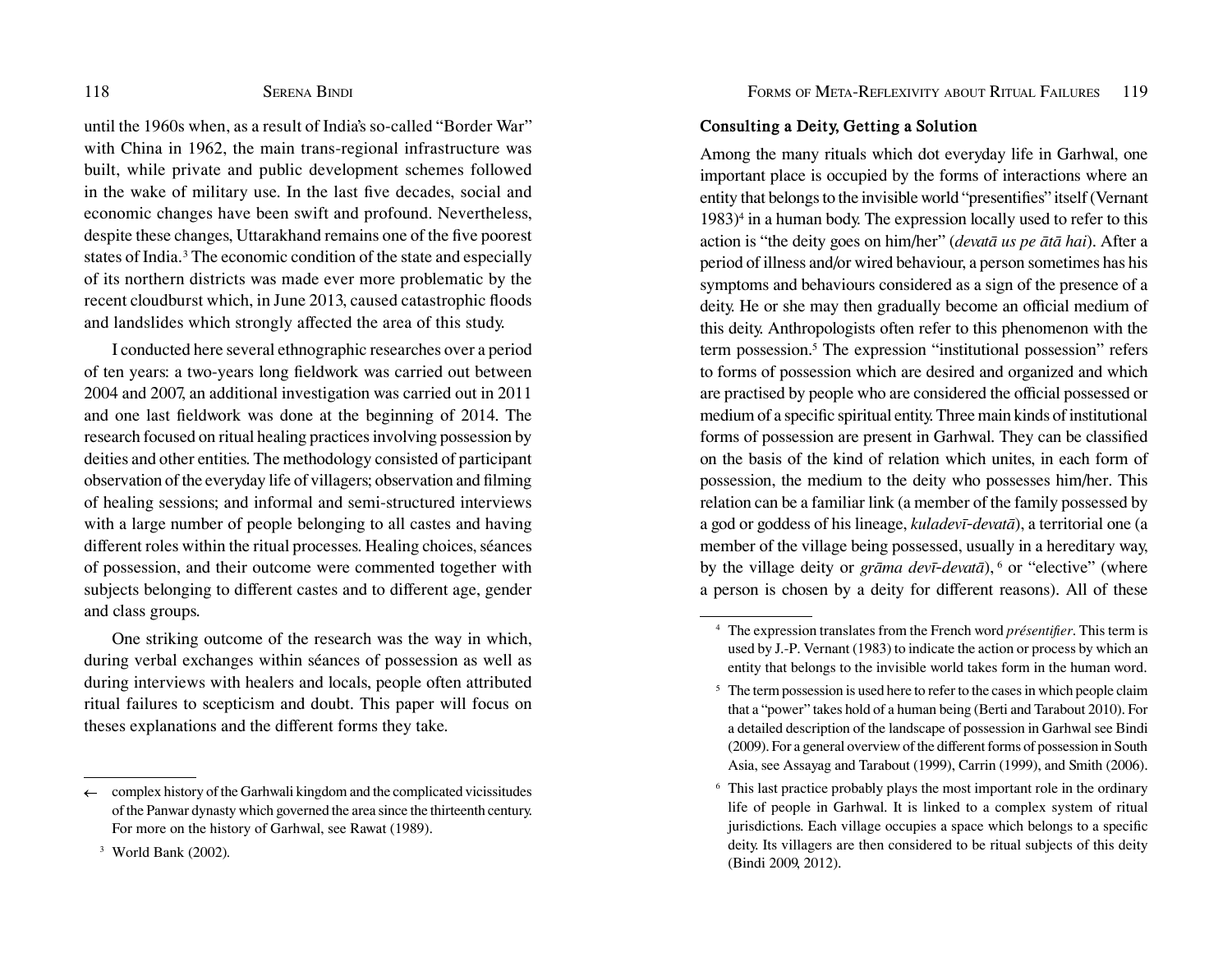mediums are considered, when possessed, as being able to give divination and healing. Virtually all events are brought before the mediums to be provided with meaning and, in the case of problematic events, with a solution. Such events range from physical illness to unusual individual behaviours, emotional distress, household disagreements, subsistence practices, disputes between neighbours or relatives over land tenure, natural catastrophes, and sudden deaths. The communication between a deity and the people can happen in diferent ways. Village deities most often communicate through a wooden palanquin – called *ḍolī* – which constitutes a mobile form of the deity. Two mediums of the deity take this palanquin on their shoulders: at this point the deity enters their bodies, which in turn start to move. The two mediums' body movements make the palanquin itself swing in diferent directions. These movements of the palanquin are regarded as a special language through which the deity expresses its will, which can only be understood by an elite group of knowledgeable people who "translate" it for the public.<sup>7</sup> Other forms of communication can be used by village deities and by the other deities: when possessed, the mediums (*paśuā* or *baki*) may talk directly with the people or they may use some other supports, most often rice or a ritual drum (*ḍoal)*.

### **Ritual Failures**

Whereas all rituals can be considered to have an intrinsic purpose,<sup>8</sup>

Garhwali rituals of possession have the particularity that people often expect an immediate outcome, either in the form of a divination or a healing effect. As a consequence, the question of ritual efficacy is particularly prominent and the issue of efficacy is central to discourses about these rituals. During and after performances of possession, the participants themselves actively discuss the question of ritual efficacy, the possible positive or negative outcome of the rituals, and possible reasons for any failures.

As observed by Schieffelin (2007) many discussions on ritual failure are made complicate by analytical confusion. Researchers in religious studies and anthropology of religion have often failed to clarify the extent to which their own perspective and that of ritual actors coincide and have tended to use the category of failure inappropriately. The discourse of success or failure is not always relevant and may not be applicable in some occurrences which, according to the researcher, alter the course of a ritual or make it look diferent. Rather, it is important to ethnographically explore the idea of failure as it is used and conceived within the culture under investigation.

In this paper I am concerned with failures which are defned as such by the actors themselves or, to put it in the terms proposed by Pike (1954), which are *emically* defined as such.<sup>9</sup>

 $\frac{7}{7}$  The entire institution is controlled by the villages' hegemonic groups, which in the past were linked to the central royal power and which belong to the two upper castes of Brāhmaṇas and Rājpūts.

<sup>8</sup> The issue of the goal-oriented nature of ritual does not only concern rituals of possession, but every form of ritual. Indeed, every ritual, being a form of action, has an intrinsic aim and is directed toward a purpose. To view rituals as action might seem to be an obvious remark. Nevertheless, as Caroline Humphrey and James Laidlaw (2006: 265) point out, it has been a comparatively rare starting point for analysis both among general theorists and among anthropologists and historians who have sought to understand specifc rituals. The most important reason for this

 $\leftarrow$  is probably, as Humphrey and Laidlaw aptly emphasize, the influence on social sciences of the Durkeimian view of ritual as essentially a means of communication, through which "society" somehow or other speaks to the individuals and in which participants are unwitting transmitters and ultra-receptive receivers. As shown by William Sax in his introduction to "The Problem of Ritual Efficacy" (Sax 2010: 3-16) the "representational theory" of ritual has often produced the tendency to interpret ritual in terms of what symbolizes, represents or expresses rather than what it actually does. To analyse rituals as expressing inner states or symbolizing theological ideas, or representing psychological states has brought about the neglect of ritual efficacy or how they might be instrumental actions.

<sup>9</sup> In the beginning of the 1950s, the linguist Pike (1954) proposed to transpose the opposition elaborated by linguistics between phonemic and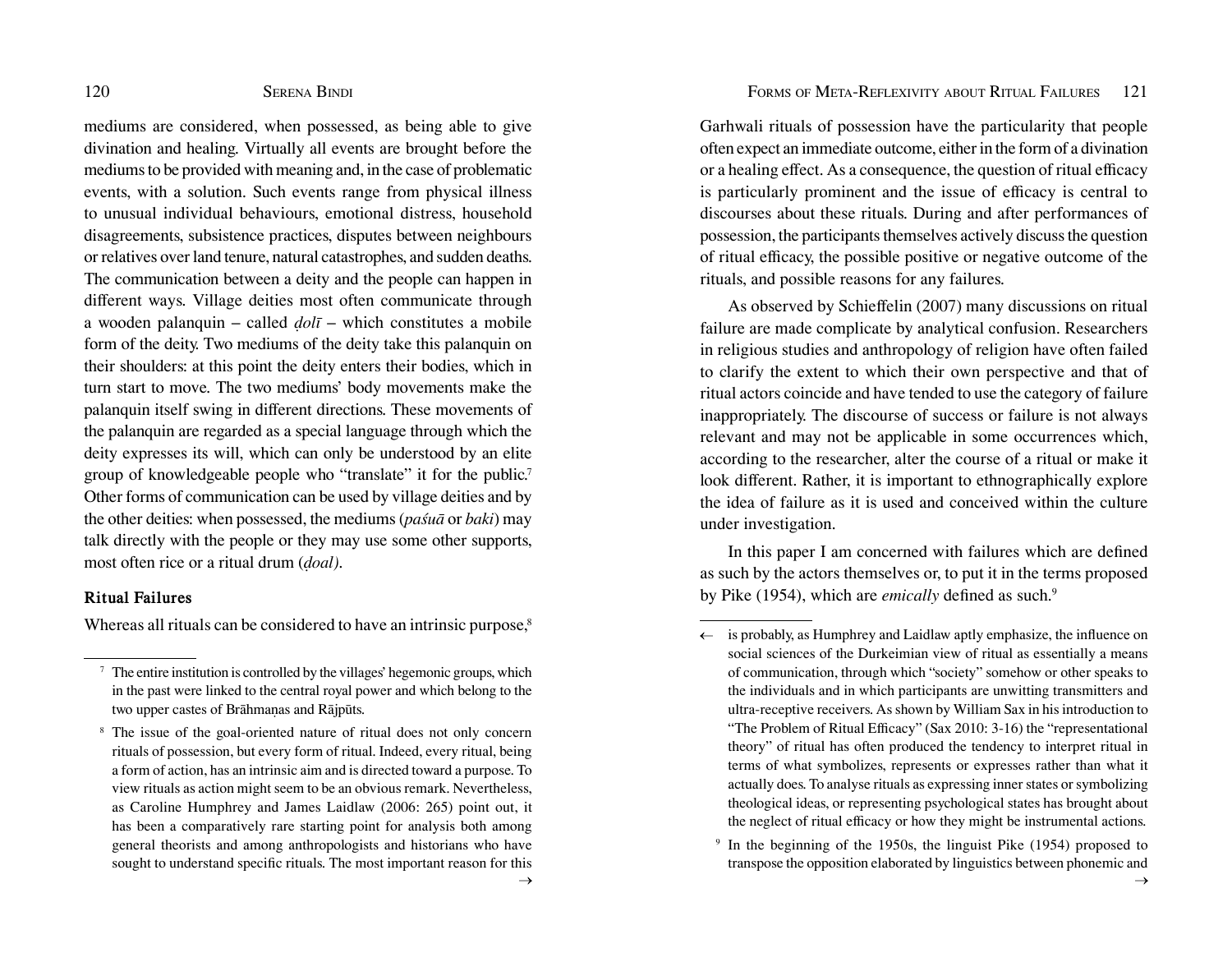In Garhwal, people would express this idea of failure with the words "it did not work" or "there was no beneft (*fāyadā*)".

 One such case concerned Deepa, a brāhmaṇa girl who fell ill in 2005. Her symptoms manifested through pain in various parts of her body, sometimes toothaches, sometimes stomachaches, and other times pain in her legs. The pains were sharp and lasted only about fve to ten minutes. After two weeks, as the girl's symptoms continued, her family decided to consult the village deity, Coraṅgī Devatā. Interrogated through its palanquin, the deity ordered the performance of a ritual (called *rakhvālī*<sup>10</sup>) to extract a ghost from the girl's body. This ceremony took place at night and was orchestrated by several village and lineage deities' mediums and by the palanquin of the village deity. During a fairly violent ritual, many of the people present – the girl's family members, the mediums, and the priests of the village deity, other mediums – all tried to convince (both with words and with physical violence) the ghost to disclose its identity and to leave the girl's body. Spurred by the insistence of the mediums and frightened of the glowing iron rod used to fght it, the ghost – talking through the body of Deepa – disclosed its identity and then declared it would leave. After the session, Deepa's mother and older sister took her into her parents' bedroom where she would sleep in their bed between them that night. Everyone present then went to sleep as it was very late. The episode seemed to be over, but a few days later, Deepa experienced another attack. She was taken to the hospital, this time with intense stomach pains. The doctors hospitalized her for four days, after which Deepa returned to the village. She took diferent types of biomedical remedies for

gastritis, in both liquid and tablet forms. After two months the girl still wasn't getting better. While at school in the nearby village of Ghianj, she would often be struck by unexpected pains that worried her classmates and teachers. She also manifested strange behaviour. She would stand up and scream suddenly, during classes, and seem not to hear her teachers and classmates. She underwent two more healing rituals. Nevertheless, when I met her in January 2007, the case was still not solved.

Another unsuccessful attempt to heal concerned a 35-years old man, living in the district's main city of Uttarkashi. Afected by lung-problems, the man regularly came since 2006 to consult the palanquin of the village deity Kandhār and ask about his lung problems. He performed all the rituals, public and domestic, ordered by the deity. Nevertheless the man failed to recover and was hospitalized in the district clinic in the winter 2007 with the diagnosis of lung cancer. He died there after few months.

A third case involved a 50-year old lady living in Uttarkashi with her son Sandeep who is a biology teacher in the local college. In 2011, she received in the district hospital the diagnosis of throat cancer. For two years her son Sandeep had been struggling to heal her. He listened to the divinatory verdicts of his village deity Kandhār and performed the ceremonies prescribed by the deity. At the same time, he had also visited a few local oracles, which gave amulets and also ordered some rituals to get rid of a malevolent entity disturbing his mother's body. But all of these healing techniques were vane. In winter 2013 Sandeep's mother died.

#### **Explaining Ritual Failures by Denouncing Doubt**

Discussions about these and other similar ritual failures were recorded among priests, mediums, patients, and their relatives, villagers of diferent gender, caste, and age. In many cases, these explanations justifed the failure of ritual through the discursive strategy of denouncing scepticism and lack of faith in deities and their power to heal. In other words, explanations to the

 $\leftarrow$  phonetic to cultural analysis. Applied to cultural and social studies this distinction takes the form of emic–etic. The emic concerns the collect of local cultural meanings, connected to the point of view of actors. The etic implies an external observation of human behaviour, independent from the meaning which local actors attribute to their own actions.

The term literally means "protection" or "the act of taking care of someone".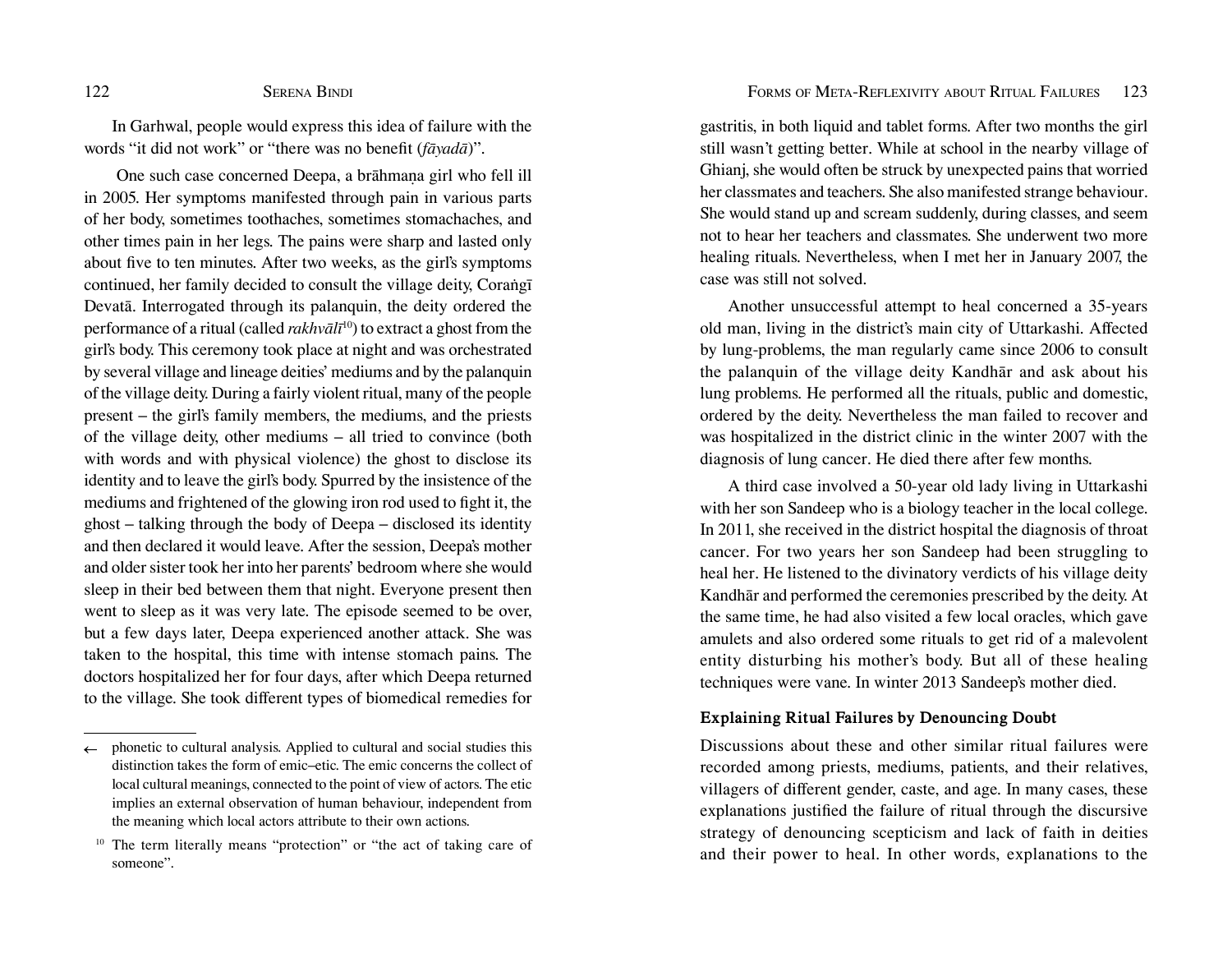inefectiveness of these rituals often made space to meta-refexivity, or refection about the ways people performing rituals feel and refect about ritual, healing, and religion. This type of metarefexivity took three main forms.

### THE FLUID IDENTITY OF DEITIES

The first discourse focused on the idea that in these healing processes people did things correctly but without real trust and faith. This weakens the healing power of deities which appears to be related to people's subjective attitude towards them.

According to Ragvendra, a 28-year old journalist at a local Uttarkashi newspaper, healing rituals as the one executed for Deepa do not always work nowadays, due to the subjective attitudes of ritual performers. People don't have enough trust in local deities (*devī-devatā*), thus making those deities less strong.

There was a time when our deity Kandhār was very strong. Even today, if we have a question in mind, the palanquin of the deity approaches us and gives us the answer to what we are wondering. But today's people want to test the deity. They do this by hiding a piece of paper in their house and asking the palanquin to fnd it. When the palanquin fnds it, the person is convinced and has faith (*viśvāsa*) in the deity and goes on to consult the palanquin about a personal problem. If in our hearts we have faith (*śraddhā*) in the *devatā*, we can avail ourselves of his power. The whole world is generated by this power. But our elders say that today our deity does not have as much power as it once had. This is because of a lack of faith . . . and the fact that the places of the deity are often contaminated by actions . . . which are wrong.

These words demonstrate how the failure of a ritual is justifed by denouncing doubt. This discourse connects the loss of trust to the diminished power of deities, which in turn makes the ritual inefective. This notion is consistent with the shared idea that deities change their identity, according to the kind of feeling and worship they get from people.

The fuidity of the identity of deities has been compellingly emphasized by many anthropological studies concerning the practice of Hinduism in the Indian subcontinent. Scholars have shown how people tend to classify the same deity in diferent ways, according to their social status and the ways they relate to the deity (Berti 2001: 89-113; Nichter 1977: 141). Moreover, as Trawick writes, a deity's identity is the most fexible when the deity is very involved in human afairs.

In the protean environment of South Asian culture, deities, like many other entities, are highly "context variable" and especially when they enter into close relations with particular human beings is this so.  $-$  Trawick 1984: 24

This can also be observed in Garhwal. The category of local deities  $-devi$ <sup>-</sup>*devatā* – is the one which is most involved in human affairs, through possession, divination, and healing. And it is this same category which is subject to the greatest fexibility. One such example is that of Pokku. In the village of Mukkhba, located close to Gaṅgotrī, Pokku is the lineage divinity of the Rājpūt Negi family. Thanks to the family's divinatory practices Pokku however acquired fame and respect amongst the local brāhmana majority. Pokku's identity oscillates fuidly depending on the perspective of the person talking about him. He is sometimes referred to as brave hero (*bīr/vīra*), a helper (*gaṇa*) to the God Śiva, a demon (*rākṣasa*)*,* or a ghost (*bhūta*).

It is important to underline that in Garhwal, the fuidity of local deities is not only an aspect which seizes the external analyst, but is also a topic of local speculations about the ultimate nature of *devī–devatā* identity and about the way people's attitudes toward deities can change this nature. Local theories stress the fact that local deities may change their identity according to the kind of devotion they receive.

Another similar link between the nature of a deity and the type of devotion this deity receives is found in the farthest western zone of Garwhal near its border with Himachal Pradesh. Here the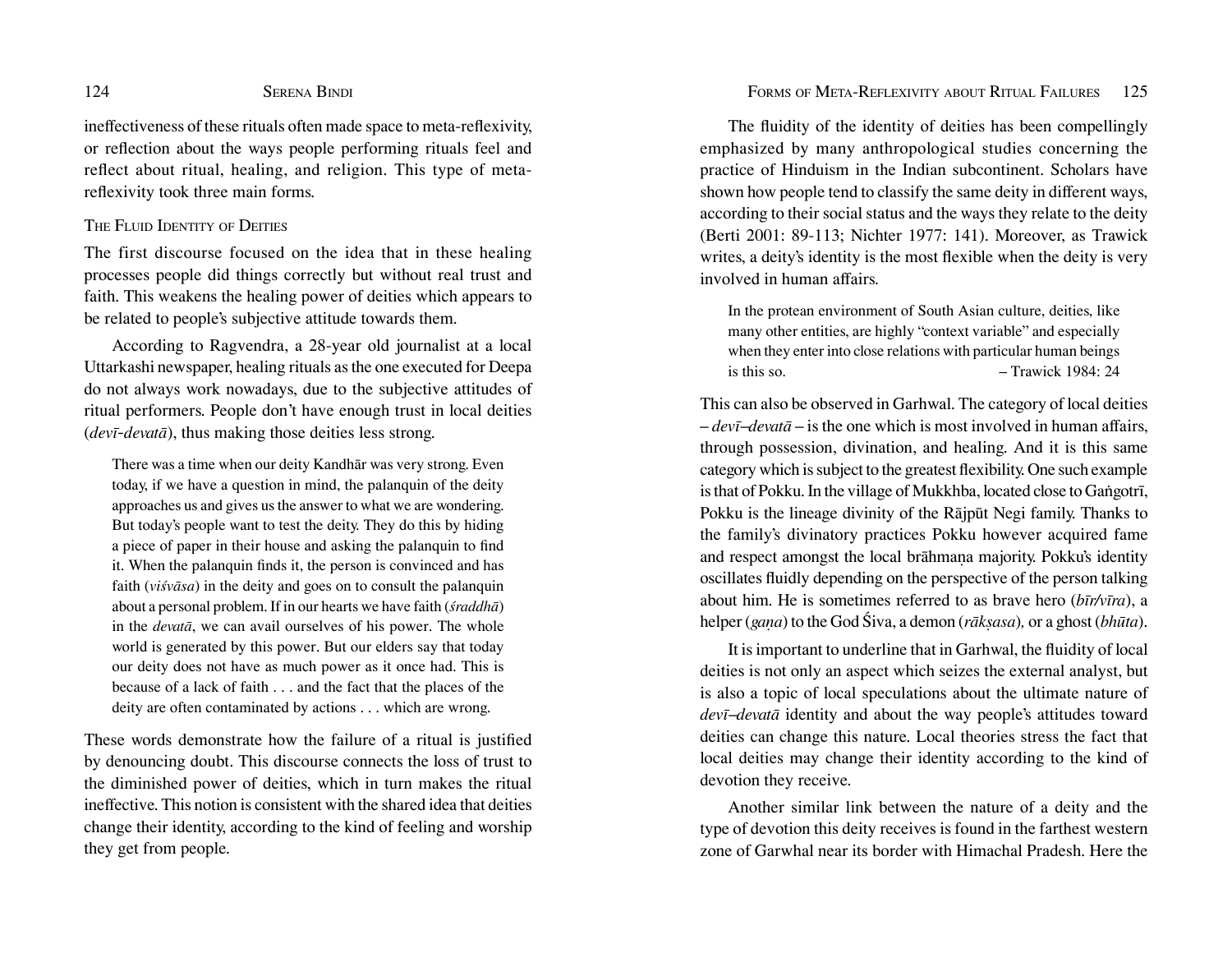cult of the god Pokku has grown to encompass several villages in the district where the divinity was known as god of justice (*nyāya devatā)*. Nevertheless, according to several informants, nowadays the deity seems to adjust to the changed nature of people's requests and has become "spoiled" by their animal offerings, mainly goats. As a consequence he no longer cares about justice but undertakes every action in order to satisfy his own hunger.

This is how Anil Negi, who is a priest and a medium of the deity Pokku, justifes the ambiguity of his deity who does both good deeds and harmful actions:

God (*Bhagvān*) says that "whatever type of feeling (*bhāva)* you will have for me, I shall present myself in a way conforming to that feeling".<sup>11</sup> The same applies for Pokku. If you consider him as a god (*devatā*), then you give him vegetarian oferings (*phala phūla*), whereas if you consider him as a demon (*rākṣasa*), you ofer him an animal sacrifce (*bali*). In certain villages such as Netwar, Pokku got used to committing wicked acts to whom would request it in exchange for animal offerings (*bali*). This is the reason why he became increasingly ravenous with time. As he gradually consumed more and more animal sacrifces, his nature became increasingly closer to that of a demon, although I personnally consider him as Śivajī's helper (*gaṇa*).

– Interview with Anil Negi, Mukhbwa, October 2006

In this context, deities change their identity according to worshippers' attitude. This also implies that when they are not worshipped with enough faith, deities may change their nature and become unwilling or unable to help people.

In another village, Senj, a Rājpūt lady in her 50s emphasized how people's faith used to, in the past, render the village god Kandhār more "communicative":

Before, our deity was able to do many more things through his palanquin. He used to draw letters on the ground with his umbrella

in order to write down his story, his biography. The deity could tell many things in this way. But now people believe less, so gods have less power (*śakti*).12

– Interview with Sarojni Rana, Senj, May 2007

These words highlight the way in which the lack of belief is both simultaneously denounced and given a moral judgement: people don't have faith so they have weakened the deity.

### BREAKING THE RULE OF RECIPROCITY

A second explanation centres on the idea that deities, rather than losing their power to heal, actively refuse to heal due to people's lack of faith and consequent misbehaviour. Ritual failures can be attributed not only to the diminished power of deities (impotence resulting from people's lack of faith), but also to overtly malevolent actions by divinities seeking to reiterate their right (*adhikāra)* and punish those who ignore it. In representations and recounts about the kind of relationship the faithful should ideally have with their deities, a form of reciprocity is always present. Local deities are interested in villagers' destinies (their palanquin is made of "living wood" and speaks like a "living rooster") and read the hearts of people who, in turn, worship them. Nevertheless, due to lack of devotion, people tend to forget their duties toward local deities and break this fundamental rule governing the interaction between deities and human beings. This brings about malevolent actions by the deities. In the words of a local village teacher, of a brāhmana family:

<sup>11</sup> This sentence refers to a famous passage of *Bhagavad-Gītā*, a very important text for Hindus, which is contained within the epic *Mahābhārata*.

 $12$  Although this idea is often present, the nature of this relationship between deities' identity and human actions is not theorized in clear ways. Moreover, there is not always a shared agreement in Garhwal on the fact that the humans, with their actions, are able to infuence the nature of a deity and conversely on the fact that deities really need human action to live and maintain themselves. The coexistence of difering opinions about this relationship - which often refect diferences in people's status and education – has been recorded throughout a variety of South Asian contexts as well as in Hindu classical scriptures and commentaries (Fuller 2004; Eck 1998).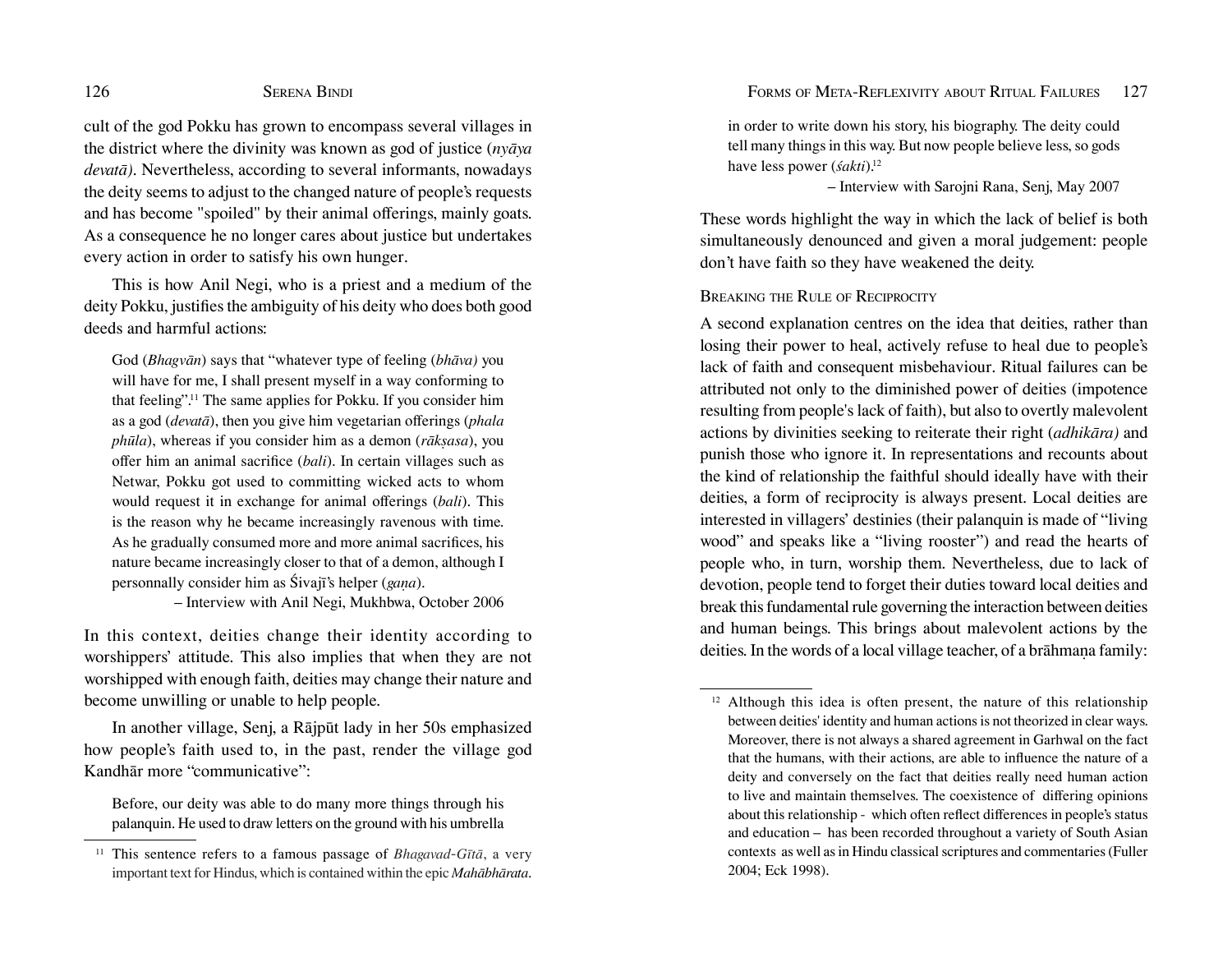Here in Garhwal there are many deities because we have deep feelings (*goorda)* and emotion (*bhāva)* for them. Because of this, we trust our deities and we take refuge in our god (*devatā kā śaroṅ*). When someone is sick . . . they go directly to see the deity. We do not give much merit to doctors and hospitals. If we have faith, we will be healed. If the deity has given its blessings (*āśīrvāda*) and if we have trust and faith (*śraddhā* or *viśvāsa)*, then our illness will go away. Diseases, disagreements between us, and poor harvests are problems that often happen because of lack of trust. If the deities do not receive celebration (*pūjā*), prayer, or consideration then they make problems, in order to get it right away.

– Interview with Permanand Nautyal, Sangrali, April 2007

Use of alcohol or consumption of meat, the desecration of holy places in the forest, or the unrestrained vice of mediums who ask for money in exchange for divination: these are all considered signs of indiference which break the rule of reciprocity. This provokes the reaction of the deities which is, in practice, a form of participation in the reciprocity to which they are entitled.

An example often cited when talking about loss of reciprocity was a fact that happened in April 2007 in one of the district's villages. At that time, no ofering was made to the spiritual female entities called *mātṛi* before the grain harvest. These entities, who inhabit the felds, hills and forests, became angry. They took what was due to them by creating a strong hailstorm which, in only a few hours, destroyed the wheat that was ready for harvest. And although after all a ritual was performed, it could not stop the hailstorm.

 Another example occurred on an occasion when villagers attempted to organize a ritual dance called Pāṇḍav Nīrti on a diferent day than the one specifed by the village deity and forgot to open *tatti* (a place, at the center of the village, which is itself considered a female deity). This caused a drenching rain on the starting day of the dance. Moreover, when the village deity's palanquin was consulted, the priest standing beside the palanquin

fell down and remained trapped for several minutes under its weight.

This explanation can be combined with the previous one as the words which have been reported above show:

This is because the lack of faith and the fact that the places of the deity are often contaminated by actions . . . that are wrong.

#### **BIOMEDICINE**

There is a third area in which the notions of faith and doubt are activated in relation to ritual efficacy. Whereas the cases referenced above involve a dual relationship between deities and people, biomedicine calls for the tripartite participation of the deities, people and doctors. The rapport to biomedicine in Garhwal is often equivocal. It emerged from discussions with local actors that the deities and doctors' respective healing systems often come across as complementary. Distinctive felds of competence are assigned to each system on the basis of whether the source of the illness is natural or if its origin is considered to be supernatural. As such the healing power of local deities is continuously legitimized despite the increased difusion of biomedicine. In other occurrences, however, the coexistence between ritual healing and biomedicine is considered as more problematic. Deities' healing power (*śakti*) is at times referred to in nostalgic terms and their diminished capacity to heal is blamed on the spread of biomedicine (Bindi 2012). Priests and locals often invoke this reason to explain and justify ritual failures such as healing ceremonies which remain unsuccessful over time and after numerous attempts. When a problem persists, it is often explained by the use of a circular feedback loop in discourses. As people increasingly adhere more and more to a "modern lifestyle" and resort more and more to "modern" healing practices, their faith in deities diminishes and leads them to forget their ritual obligations towards the deities. As a consequence, the local deities' power to heal – which is considered to be based on reciprocal exchange between belief and celebration on the people's side and the bestowing of bliss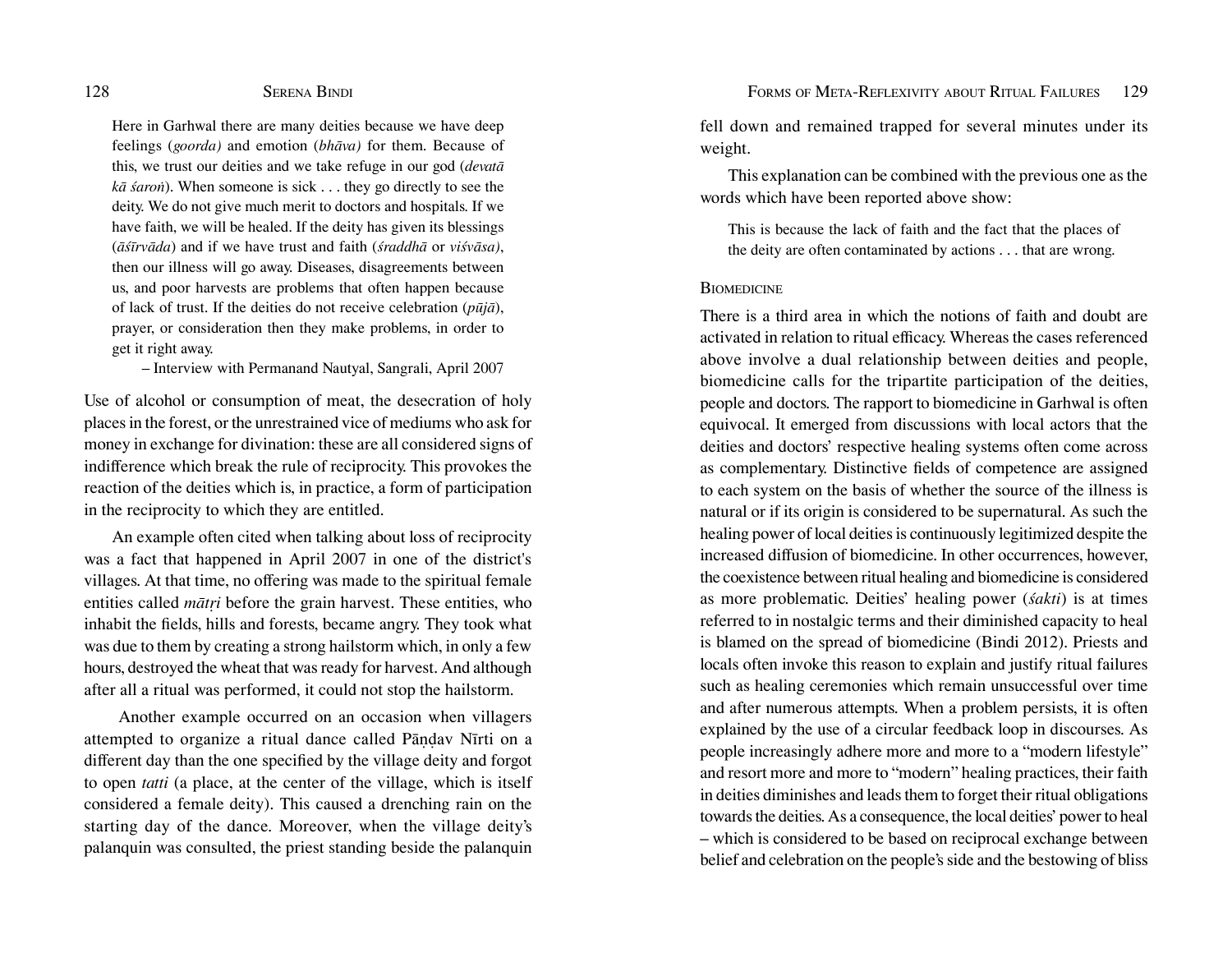and healing by the deities – is weakened. The deities' reduced healing power results in increased occurrences of ritual failures which leads to more demand for biomedicine. Biomedicine has thus broken the rule of reciprocity on which the moral economy of ritual is based, as explained above.

### **The Need for Devotion**

Considering that Hinduism is often defined as a religion of orthopraxy,<sup>13</sup> where people are more concerned with action than with feelings, doctrine, and belief (Babb 1975; Madam 2012; Lipner 1994; Michaels  $2005$ ,<sup>14</sup> this insistence on belief is striking. As noted by Lawrence Babb in his classical study on the practice of popular Hinduism, Hindu religion is not a thing believed but done.

There is practically nothing to be gained in questioning Chhattisgarhi informants about what they believe, for this is simply not the primary context in which religious matters are understood. In Chhattisgarh religion is a thing done, not a thing "believed", and as a result any effort to uncover the assumptions and principles underlying this religious system must seek them in ritual activity. – Babb 1975: 31

Nevertheless, a distinction must be made between belief as the content of knowledge or ideas and belief as an attitude or state of mind of trust and devotion toward something and someone.

In the contexts we have been analysing, the words employed are either *viśvāsa* or *śraddhā,* or both together. According to the Platts dictionary (1884) the frst meaning of *viśvāsa* is "trust and confdence", while that of *śraddhā* is "faith". Nevertheless, the two concepts are clearly related and indeed if we consider the complete list of meanings given by the dictionary the two words seem quite equivalent.<sup>15</sup>

When used nowadays in contexts of religious refexivity in Garhwal, *viśvāsa* and *śraddhā* are employed, in most cases, in an almost synonimical way, to refer to the relationship between people and local deities. As such, their meaning is really close to that of the term *bhakti*, employed less often, namely an emotional attitude of love, faith, trust, and confdence toward a deity. As observed by Hara (1964) in a careful philological study on the occurrences of *śraddhā* and *bhakti* in Sanskrit literature, these two terms refer in the texts to diferent religious attitudes. While *śraddhā* has an impersonal and intellectual nature and refers to a state of mind directed toward objects or objective qualities in a human being, *bhakti* has a personal and emotional connotation and denotes a

<sup>&</sup>lt;sup>13</sup> Orthopraxy, a term derived from Greek meaning "correct action/activity", is descriptive of religions that emphasize conduct, both ethical and liturgical, as opposed to faith or grace.

<sup>&</sup>lt;sup>14</sup> Madam states that "Hinduism is characterized more by what people do than by what they believe and is, therefore, often described as a way of life rather than a cosmology or theology. What people do is highly context specifc, depending on whom the actor is and in what place and time he or she is placed." (Madan 2012: 518). Lipner also underlines how "Although Hindus were traditionally noted for their doctrinal tolerance they have not been perceived as tolerant in the practice of their religion. Hindus have always been far more rigid with respect to orthopraxy ('doing the right thing/behaving in the accredited way') than orthodoxy ('believing the right doctrine(s)')" (Lipner1994: 189). Axel Michaels observes how "The primary principle of Indian religiosity is not to be sought in beliefs, doctrines, or rituals, but rather in the socioreligious organization" (Michaels 2005: 19).

<sup>15</sup> *śraddhā*, s.f. Faith, belief, trust, confdence, reliance, credit; calmness or composure of mind; intimacy; respect, reverence; hope, wish, vehement desire, the longing of a pregnant woman; purity: – *śraddhārahit*, adj. (f. -*ā*), Destitute of faith, unbelieving, &c.: – *śraddhā-kr̤it*, part. Done in faith: – *śraddhā-may*, adj. Full of faith, believing: – *śraddhānvit* (*˚dhā*+*an˚*), adj. Endowed with faith, faithful, trustful, believing: – *śraddhā-vān*, adj. (f. -*vatī*), Having faith, trusting, believing: – *śraddhā-hīn*, adj. (f. -*ā*), Faithless, unbelieving: – *śraddhāyukt*, adj. (f. -*ā*), Having faith, believing, trustful. (Platts 1884: 725). *viśvāsa*, s.m. Trust, confdence, faith, belief, reliance, dependence – *viśvāsa rakhnā*, *viśvāsa karnā* (-*kā*; or -*par*), To put trust (in), to confde (in), rely (on), to trust, believe, credit: – *viśvāsaghāt*, s.f. Destruction of confdence, breach of faith, violation of trust, treachery. (Platts 1884: 156).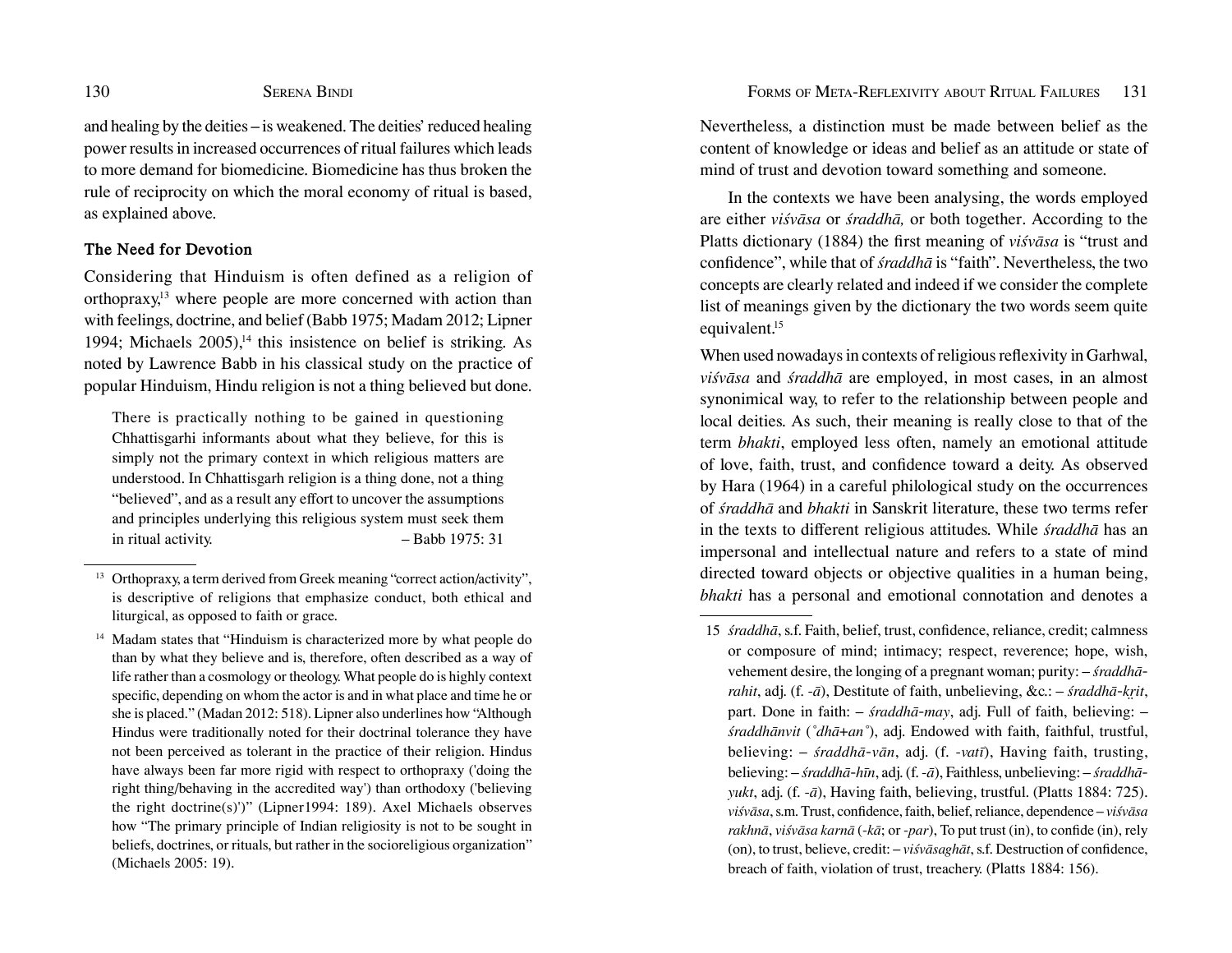#### 132 SERENA BINDI SERENA BINDI SERENA BINDI SERENA SERENA SERENA TELESA EL ENCARGO EN EL ENCARGO EN EL ENCARGO EN EL ENCARGO EN EL ENCARGO EN EL ENCARGO EN EL ENCARGO EN EL ENCARGO EN EL ENCARGO EN EL ENCARGO EN EL ENCARGO

feeling toward a human being or a personifed deity.

Although he highlights a contrast between the two Sanskrit words, Hara observes however that they can be interrelated. In some systems of Hindu aesthetics, as in few passages of *Saṅgītaratnākara* and *Rasataraṅgiṇī*, *śraddhā* is considered a dormant instinct (an innate human nature to trust something) which, when stimulated by some particular event, naturally developed into the sentiment called *bhatki,* love, and devotion. It seems that

to have a devotional loving belief in another human being, the frst step is to trust something objective in that other, to believe in his trustworthiness, the trustworthiness of his doctrine. Such a belief may grow into a passionate devotional belief in, or love of, him. – Hara 1964: 144-45

Hara gives further evidence for this relation between *bhakti* and *śraddhā* by quoting some parts of *Bhagavadgītā* where *bhakta* (the devotee) and the verb *bhaj-* appear together with *śraddhā* and its derivates. In these examples *bhakta*s, those who have an emotional devotion to God, seem to be already furnished with *śraddhā.* 

Likewise, the terms *viśvāsa* or *śraddhā* in the forms of religious refexivity which we have encountered in Garhwal are used in close relation with the notion (employed in other moments in the same context) of *bhakti*.

 To understand these references to *viśvāsa* and *śraddhā* in the sense of faith, trust, and devotion, it is useful to employ two of the categories which are proposed by scholars of Hinduism (Fuller 2004; Michaels 2005) to refer to diferent forms of Hindu religiosity: ritualism and devotionalism. Without being mutually exclusive, these attitudes tend to be predominant in diferent practices within the same complex of Hinduism.

The term ritualism refers to a form of religiosity in which emphasis is put on the correct performance of the act and not on the feeling and belief of the performer. In ritualism, worship is informed by formal features which are rigidly codifed, rather than

insistence on faith and feelings. Ritualism largely predominated in Vedic times. In the ideology of ancient Indian sacrifce, which was the pillar of Vedic religion and which also afects many forms of contemporary Hindu religious practice, Vedic text was spoken by persons authorized to do so, in an unchanged formulation, in a proper intonation, with the proper meter. While small errors could lead to failure, the correct execution of a sacrifce would mechanically bear the expected results. As expressed by Malamoud in reference to ancient India, he who offers a sacrifice correctly is entitled to expect as due the result he aimed for when proceeding with his oblation (1994: 137). This was the meaning of the word *śraddhā* in ritual contexts during the Vedic period: the "confdence" in the efficacy of the ritual, based on the idea that the rite, if executed correctly, provides credit in the eyes of the deities and motivates counter-gifts in return.<sup>16</sup>

This ritualism still informs nowadays many practices, both domestic and public, which are based on the Vedic–Brahmanic tradition. These practices include high and low traditional temple ritualism and caste ritualism. Some contemporary examples of ritualism are, as observed by Michaels (2005: 235-59), the early morning ritual, performed daily by many Hindus; the regular worship of a deity through invocations and gifts called *pūjā*; and the diferent forms of sacrifce performed at home as well as in public spaces.

On the other hand, the term devotionalism refers to a form of religion which does not "demand sacrifce, ritualism or knowledge so much as heart, poetry, musicality or dance" (ibid.: 23). Devotional elements started to be adopted into Brahmanic–Sanskritic Hindu practice with the development of the *bhakti* movements. These

<sup>&</sup>lt;sup>16</sup> Malamoud (1994) bases his observations on the notion of sacrificegenerated credit for men and debit for deities on two excerpts: *Śatapatha Brāhmaṇa* (ŚB. I.1.2.19) and *Ṛk Saṁhitā* (ṚS VIII.32.16). For more information about the meanings of the term *śraddhā* in the Sanskrit texts, see Hara (1964) and Benveniste (1969).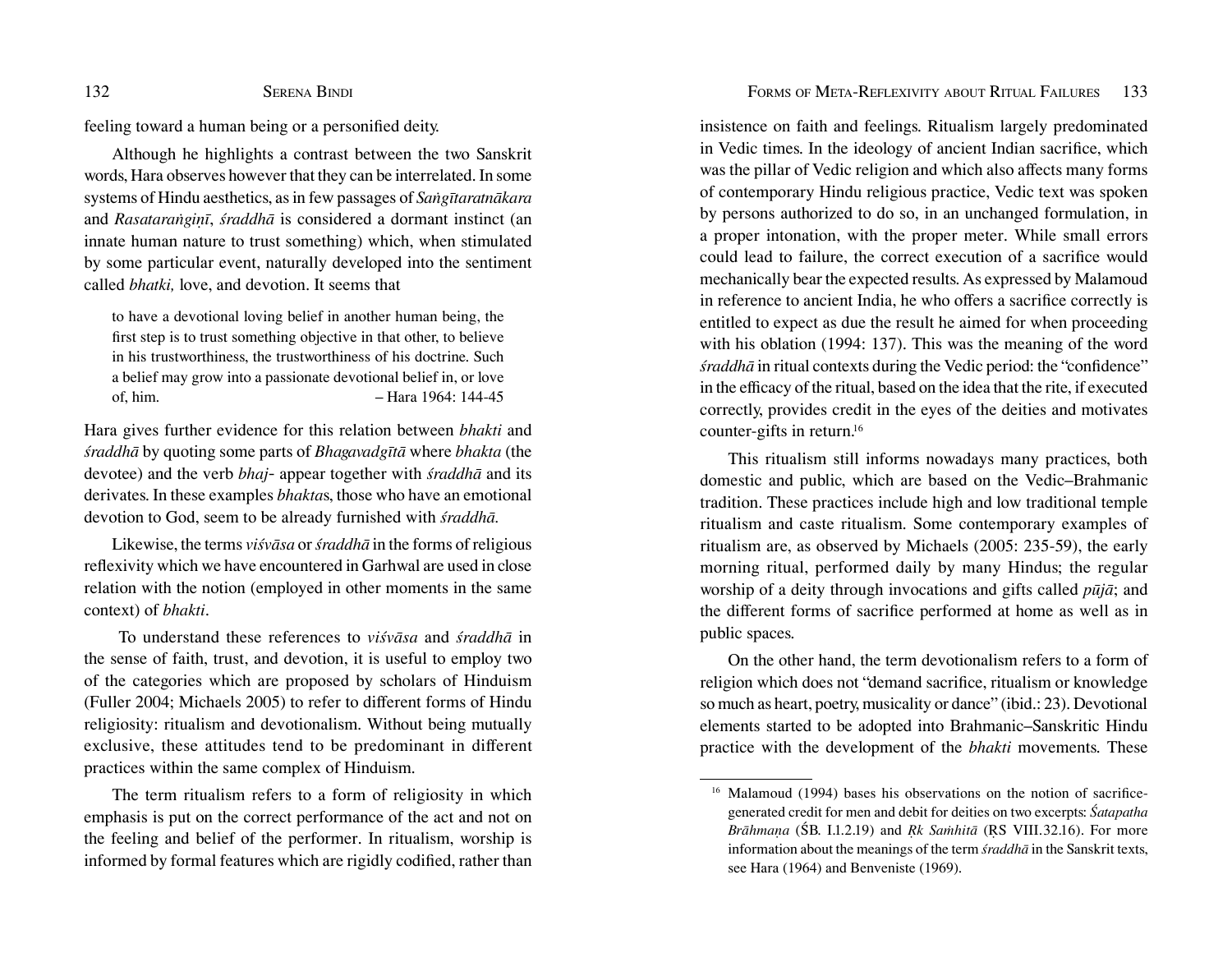movements, which spread in the south of India starting from the seventh century and in the north starting from twelfth-thirteenth century, commonly shared a feature by which the relationship between the devotee and the deity was thoroughly diferent to that of sacrifcial ritualism. The contractual relationship between the deity and the worshipper, typical of Vedic sacrifce, was now substituted with a relationship based on trust, love, and desire for fusion with the deity. This form of religious attitude is not only found in the scriptures of *bhakti* movements but also, as Michaels (2005) states, in many local religious practices. Possession cults are among the practices of popular religion which are often strongly imbued of devotionalism. Being based on the idea of the immediacy of the relationship between deity and devotee, they are indeed characterized often by devotional idioms, themes, and practices (Dumont 1966; Berti 2001; Bindi 2009). In parallel, Frederick Smith (2006: 345) highlighted how the notion of possession is frequently present in devotional literature (*bhakti*) and in particular in texts of the Vallabhācārya tradition and writings by Jīva and Rūpa Gosvāmī, two major disciples of Śrī Caitanya. The notion of possession (referred to as *āveśa* in these contexts) is used in reference to the deity and his attributes which penetrate and invade the devotee's person. It is applied in relation to the worshipper who, through his own devotion, gradually merges with and becomes part of the deity. It serves also to indicate the intensity of the devotee's spiritual commitment required to attain the state of total psychological and emotional immersion associated to being in direct contact with his deity.<sup>17</sup>

Many Garhwali mediums declare having a special and unique relationship with deities. They have been chosen by a deity and they need to maintain an intimate and privileged relation with this deity. The possibility to continue to be possessed rests on this relationship itself. Moreover, possessed mediums in Garhwal emphasize on several occasions during the sessions the need for the devotee to let go, to abandon himself, to trust, to place his hope in the deity standing before him.

These are the words used during a divinatory session by the oracle (*Mātājī*), possessed by local goddess Jwalpa Devī, to ask to her worshippers for more devotional attitude rather than a correct practice of cult. Devotees are requested to place their total trust in the deity:

*Mātājī*: I do not want anything other than your devotion (*bhakti*)… I don't belong to any particular home. I only go to places where proper *dharma* (the socio-moral order)*, puṇya* (actions which conform with the socio-moral order and produce merit) and pure minds (*śuddha citta*). . . I am always the one protecting you. I am with you twenty-four hours a day. I offer you all well-being (*kalyāṇa*)*.*

Girl: When we have problems we never go to someone else.

*Mātājī*: I am always with you. Of course, I can't betray my children. As long as you have a prayer in my name, nothing will happen to you. Nothing will happen to you*.*

– Jwalpa Devī, séance recorded in December 2006

The centrality of devotion in possession cult and the importance of ritualism in Vedic-Brahmanic ritual practices explain how the strategies of justifcation for ritual failures are, in Garhwal, very diverse for diferent kinds of rituals.18 Failures of healing rituals are almost never justifed with the idea of a mistake in their execution. Conversely this notion, which was one of the most frequent reasons used to account for ritual failure in Vedic times, is still used in

At the same time, Smith also emphasized how the authors of Tamil devotional poetry also often used the term aruḷ which relates to the notion of possession (2006: 350).

<sup>18</sup> Within the chapters of Mīmāṁsāśāstra, several authors, such as Kumārila and Prabhākara, offer different possible explanations to the problem of the failure of ritual to bear the expected results (Halbfass 1991; Freschi 2013). I thank Elisa Freschi for her stimulating thoughts and invitation to look with comparative eyes to classical justifcations to ritual failures. I also thank Federico Squarcini for his precious remarks on the subject of this paper.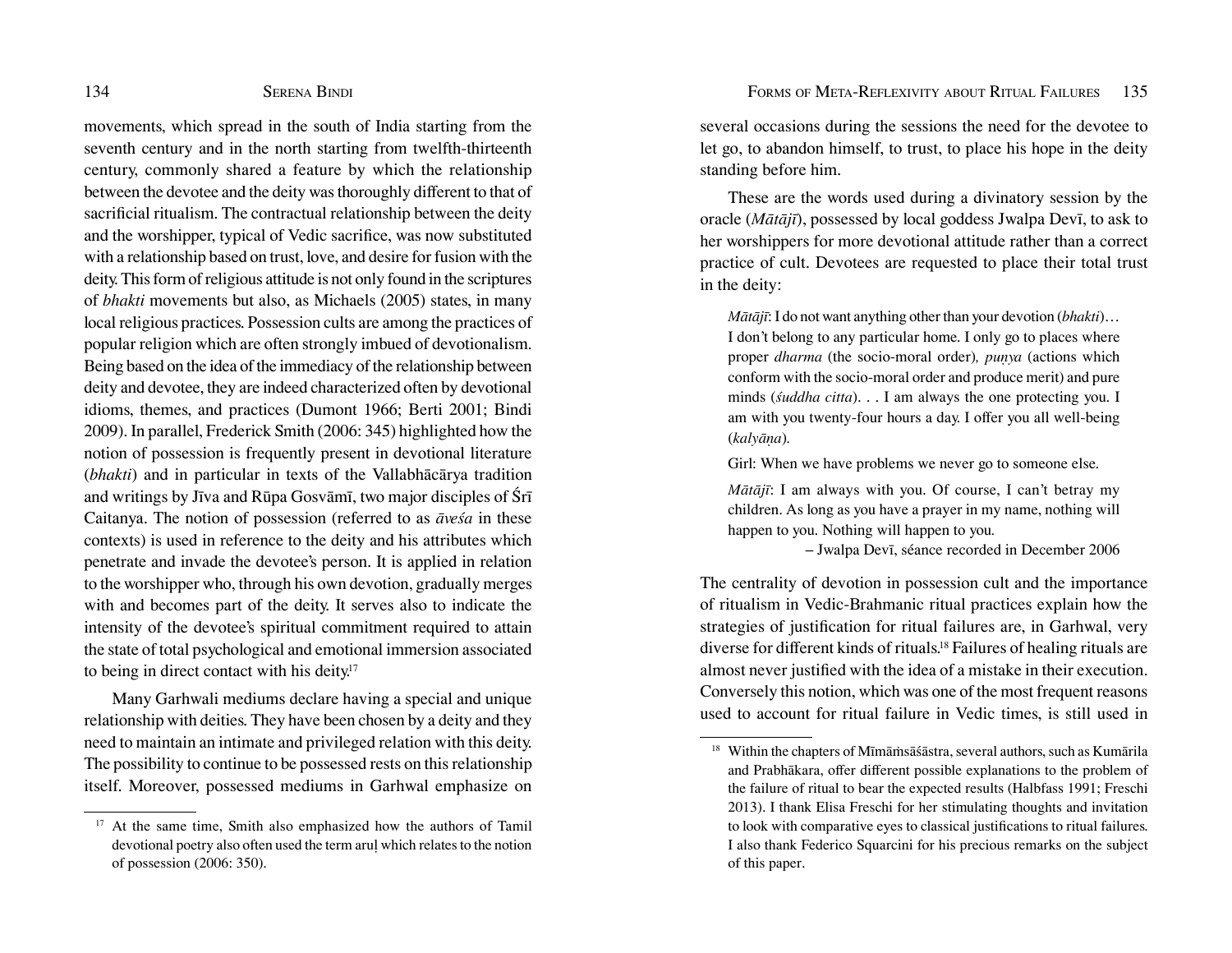relation to Vedic–Brahmanic rituals. In such rituals, this conception of misexecution is still nowadays accompanied by the necessity to perform specifc rituals of expiation (*prāyaścitta*) to repair ritual mistakes (Kane 2006; McClymond 2011).

### **The Productive Role of Scepticism**

For a long time now, anthropologists have been speaking of the "beliefs" of the people they studied. Some approaches, as the intellectualist theory of religion whose main proponent was Robin Horton (1967), sustained that in "traditional societies", as opposed to modern open and scientifc societies, people adhere in a simple, conservative, and unrefexive way to their beliefs. Such traditional societies would have a closed system of thought which has a selfconfrming quality and is unaware of alternatives to established tenets. This approach, however, has been largely criticized. In 1969 the psychoanalyst O. Mannoni published a famous paper "Je sais bien mais quand même" which centres on the ambivalence of every act of believing and on the fact that one belief can be abandoned and kept at the same time. In 1972 Rodney Needham (1972) noticed how the term "belief", in addition to not having an exact correspondence in many languages, is itself quite ambiguous and inherently implies the notion of doubt. Such suggestions were welcomed by many anthropologists who have shown how ambivalence and doubt are part of religious practices and beliefs (Favret-Saada 1977; Lenclud 1990; Pouillon 1993; Hamayon 1997; Luhrmann 1989; Schlemmer 2009; and all the texts contained in the volume edited by Højbjerg in 2002a). Based on these studies, one could conclude that the kind of belief most commonly shared by humans, across places and time is perhaps a hybrid between trust and doubt.<sup>19</sup>

Ambivalent attitudes have been observed not only in relation to the faith in deities but also in relation to other two kinds of belief: belief in the truthfulness of possession and belief in the honesty of mediums and other specialists. Claude Lévi-Strauss (1958) and Pierre Smith (1982), have described possession cults and initiation rituals which rest on a fundamental uncertainty based on a half-believed fiction that some unseen supernatural event really happens as they are performed. According to Jane Atkinson (1989), working on Indonesian shamanism, this uncertainty is stronger in performancecentred than in liturgy-centred rituals. The distinction between liturgycentred and performance-centred rituals was proposed (ibid.: 14-15) to emphasize the diference between rituals with a strictly-defned process and those giving relative freedom and fexibility to ritual actors. The latter, of which possession cults are an example, could be analysed as a repertoire of ritual actions available to performers acting independently in the ritual arena. Such events are never regarded as unproblematic and often people have towards them an attitude of relative trust, which is always open to scepticism.

Many of these authors demonstrate how scepticism is not only an element present "despite belief" but is a necessary resource of religious practice and belief. Julien Bonhomme (2005) has shown how among the Bwete people of Gabon scepticism is an internal mechanism of ritual which, built inside religious practice, contributes to its efficacy: by "trapping" the person who undergoes divination and healing, scepticism allows the ritual re-shaping of the person's relation to himself and with others. In other cases, forms of scepticism have been shown to be crucial to the continuity of ritual systems in contexts of social and political change. Christian Højbjerg (2002c) shows how the element of refexivity, which is intrinsic to ritual performances, explains the resistance by the Guinean Loma religion against the state authorities' deliberate attempts to extirpate it following the independence of the Republic of Guinea in 1958. According to Højbjerg, people who worship fgurative representations of their deities are inherent iconoclasts and are aware of the paradox of having living kinds becoming artefacts, and vice versa. They are therefore to some extent immune

<sup>19</sup> For an example concerning mythology in ancient Greece, see P. Veyne 1983.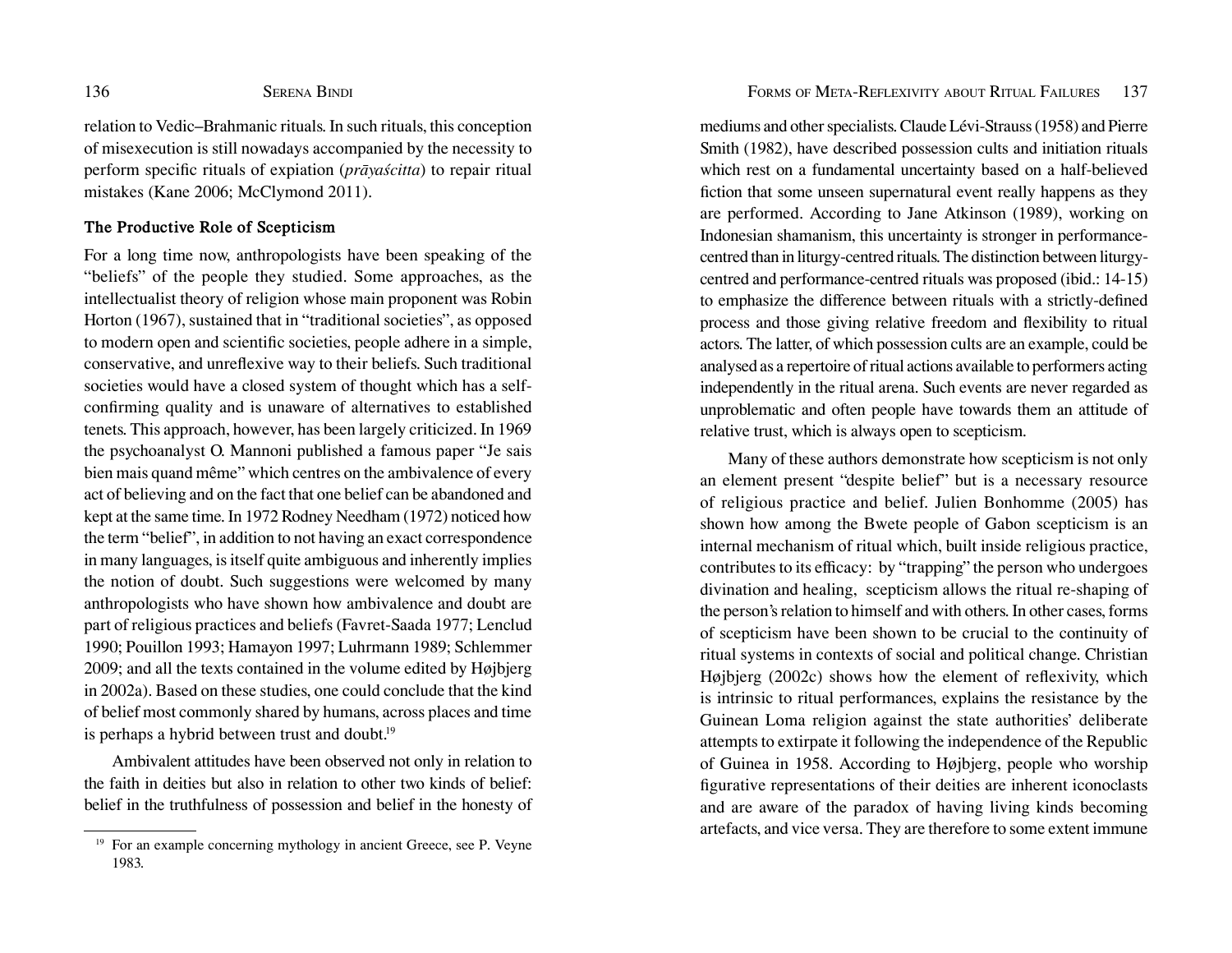to acts of desecration from outsiders.

 Similarly, in Garhwal, people's attitude toward spiritual entities and rituals of possession is a sentiment flled with ambivalence: a hybrid of trust and doubt. The continuous incitement to trust given by the deities' mediums to the people who come to consult them should be understood in this light. There are indeed not one but three kinds of trust which need to be continuously reconsolidated by discourses and practices. (i) The frst kind refers to the fact of believing in deities and in their existence combined with faith that they will help those who worship them; (ii) the second kind concerns the power of deities to efectively possess local mediums in order to intervene in human afairs; and (iii) the third form of belief relates to the person of the medium him/herself: the belief in a genuine truthfulness of the possession of a specifc medium within the context of a séance of possession. Though the three kinds of belief are interconnected, they are not quite equivalent. It is not rare to meet people who affirm having strong faith in local deities but do not believe in the fact that deities can possess people and give divination and healing.20

There are also cases of people who actively trust mediums but do not believe that they can be possessed during the entire time of a possession séance. These mediums are said to be genuinely possessed only for a short time during the performance of possession, be it a healing ritual or a divination séance. The rest of the time, they are considered to be simulating possession. $21$ 

And there are people who say that they only trust some mediums but not others, which are considered as being acting and faking possession.<sup>22</sup>

These multiple possibilities of doubt allow justifying ritual failures. As a consequence, they constitute in Garhwal, as in other ethnographic contexts, productive resources which contribute to the preservation of the ritual system.

Nevertheless, the Garhwali example provides evidence that not only doubting but also denouncing other people' doubt can become an important resource which allows the efficacy and continuity of rituals.

### **Conclusive Remarks: Containing Scepticism**

Despite their productive features and being integral to religious practice, forms of refexivity could bring the system to collapse were it not for some specifc mechanisms restraining doubt from overcoming certain determined agreeable limits. Such mechanisms are needed in order to let doubt exist within certain bounds, while preserving the system from extreme scepticism which would bring it to an end.

Garhwalis' explanation to ritual failures which have been analysed in this article offers an example of such mechanisms. Although other forms of explanation to the inefficacy of healing and divination rituals are sometimes employed in Garhwal, this limited focus is justifed by the fact that forms of explanation which, in diferent ways, denounce doubt, are among the most spread explanations to ritual failure. Moreover these explanations deserve special attention because they constitute an important form of refexivity, which can be termed *meta-refexivity*. Indeed they are at the same time commentaries *about ritual*, which explain its eventual inefficacy and commentaries *about ritual reflexivity*.

In some cases, as in the discourse involving biomedicine, it can be hypothesized that these justifcations result from recent transformative trends and have developed as a consequence of the many cultural and social anxieties which, over the last ffty years, have come to span across the local context. Such accounts provide answers to new forms of uncertainty linked to social

<sup>&</sup>lt;sup>20</sup> Interviews with the general physician Dr. Rana, Uttarkashi, January 2014.; the paediatrician Dr. Chandola, Dehradun, January 2014; the surgeon Dr. Chué, Uttarkashi, January 2014.

<sup>&</sup>lt;sup>21</sup> Interview with the local journalist Unyal, Purola, Januray 2014.

<sup>22</sup> Interview with the 30-years old Prahalad Bhatnagar (Uttarkashi, December 2013).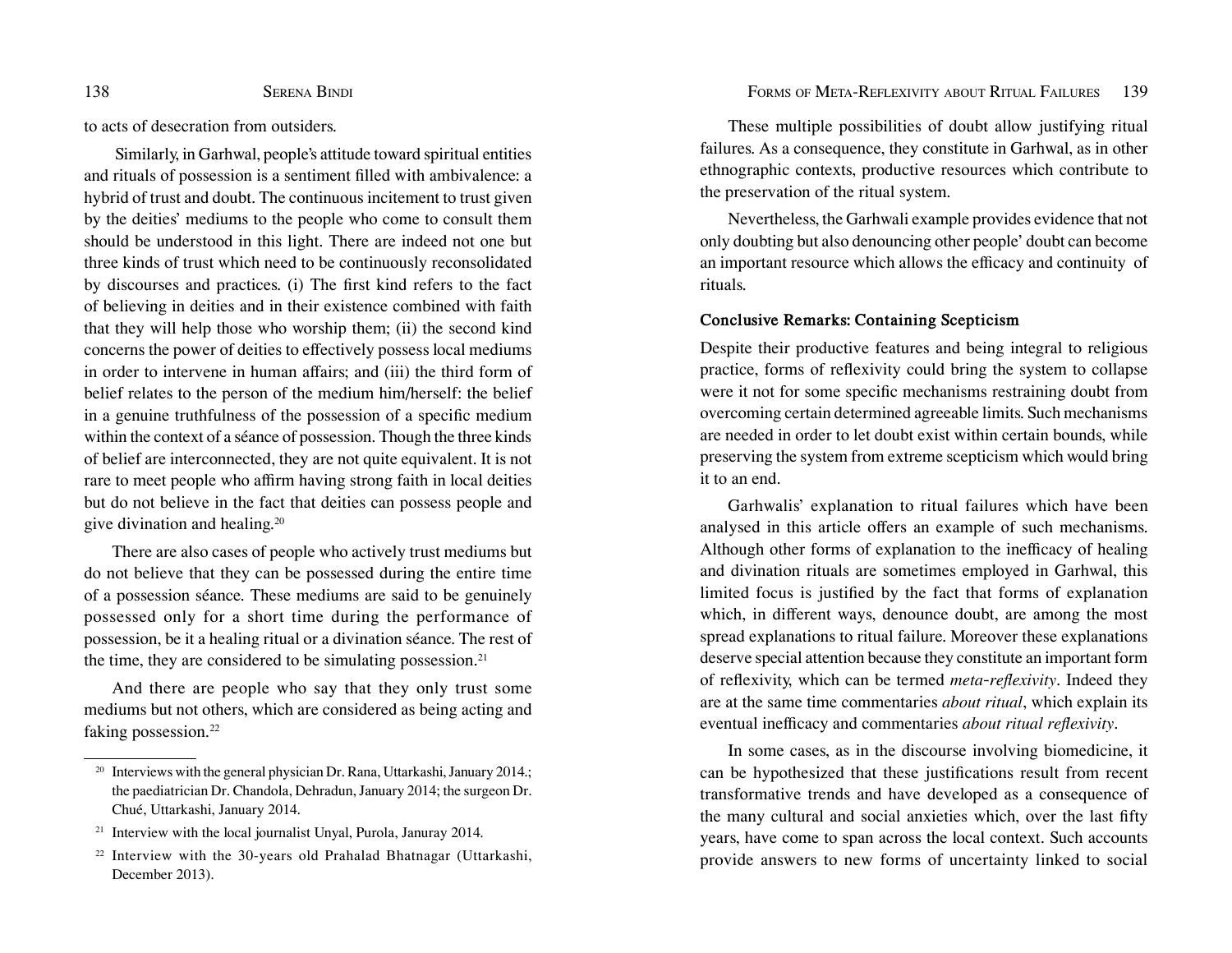#### 140 SERENA BINDI SERENA BINDI SERENA FORMS OF META-REFLEXIVITY ABOUT RITUAL FAILURES 141

changes occurring at the local and trans-local levels. These changes mainly relate to the widespread processes of transformation and the associated changing social status of the diferent existing healing methods (Bindi 2012). Meta-refexivity on ritual failure then becomes a powerful means for this healing system to maintain its own legitimacy in a context of increasingly diverse and competing healing techniques. In other cases, such as the frst two discourses analysed (the changing identity of deities or their vindictive attitude when reciprocity is missing), which both invoke the lack of belief as a cause, doubt appears as being intrinsically rooted in the system itself rather than stemming from resistance to biomedical hegemony or any demystifying "modern" scientifc thought.

On the one hand, the forms of meta-refexivity addressed throughout this paper demonstrate how the practice of denouncing doubt can serve a productive use and become a useful resource to justify ritual failures. Notions of faith/devotion/belief and doubt/ lack of faith are mobilized to create sense and to encompass ritual inefficacy within this system of representations. They become useful to preserve this system against eventual voids of meaning resulting from ritual inefficacy.

On the other hand, these ways of reasoning which assess the existence of refexive attitudes such as doubt and scepticism contribute to denounce them and contain them within acceptable limits.

#### **References**

- Assayag, J. and G. Tarabout (eds.), 1999, *La possession en Asie du Sud. Parole, corps, territoires,* coll. Puruṣārtha, n. 21, Paris: EHESS.
- Atkinson, J. M., 1989, *The Art and Politics of Wana Shamanship,* Berkeley: University of California Press.
- Babb, L., 1975, *The Divine Hierarchy: Popular Hinduism in Central India*, New York: Columbia University Press.
- Benveniste, E., 1969, *Le vocabulaire des institutions indo-européennes* I, Paris: Editions de Minuit.
- Berti D. and G. Tarabout, 2010, "Possession", in *Dictionnaire des faits religieux*, ed. Danièle Hervieu-Leger and Régine Azria, Paris: PUF.
- Berti, D., 2001, *La parole des dieux. Rituels de possession en Himalaya indien*, Paris: CNRS édition.
- Berti, D., 2014, "The Technicalities of Doubting: Temple Consultations and Criminal Trials in India", in *Of Doubt and Proof: Ritual and Legal Practices of Judgment,* ed. Daniela Berti, Anthony Good and Gilles Tarabout, Farnham: Ashgate Publishing.
- Bindi, S., 2009, *La fabrique de l'événement. Paysage de possession, de soin et de production de sens dans la vallée du Baghirati* (*Garhwal, Inde du Nord*), Thèse de Doctorat: Università di Siena and EHESS, Paris.
- Bindi, S., 2012, "'When There Were only Gods, then There Was No Disease, No Need for Doctors': Weakening Bodies and Forsaken Deities in the Indian Himalayas." in *Medical Anthropology in Europe: Shaping the Field,* ed. E. Hsu and C. Potter, *Anthropology and Medicine,* 19(1): 85-94.
- Bonhomme, J., 2005, *Le miroir et le crâne. Parcours initiatique du Bwete Misoko* (*Gabon*), Paris: CNRS.
- Boyer, P., 1994, *The Naturalness of Religious Ideas: A Cognitive Theory*, Berkeley: University of California Press.
- Carrin, M., 1999, *Managing Distress: Possession and Therapeutic Cults in South Asia*, New Delhi: Manohar.
- Dumont, L., 1966, *Homo Hierarchicus. Essai sur le système des castes,* Paris: Gallimard.
- Eck, D., 1998 (1981), *Darśana: Seeing the Divine Image in India*, New York: Columbia University Press.
- Evans-Pritchard, E. E., 1972 (1937), *Sorcellerie, oracles et magie chez les Azandé*, Paris: Gallimard.
- Favret-Saada, J., 1977, *Les mots, la mort, les sorts*, Paris: Gallimard.
- Freschi, E., 2013, *Between Theism and Atheism: A Journey through Viśiṣṭādvaita Vedānta and Mīmāṁsā*, Vienna: IKGA.
- Fuller, C. J., 2004 (1992), *The Camphor Flame: Popular Hinduism and Society in India*, Princeton: Princeton University Press.
- Halbfass, W., 1991, *Tradition and Refection: Explorations in Indian Thought*, Albany: State University of New York Press.
- Hamayon, R., 1997, "Esprit, es-tu encore là?", *L'Homme*, 37(143): 117-22.

Hara, M., 1964, "Note on Two Sanskrit Religious Terms: Bhakti and Śraddhā",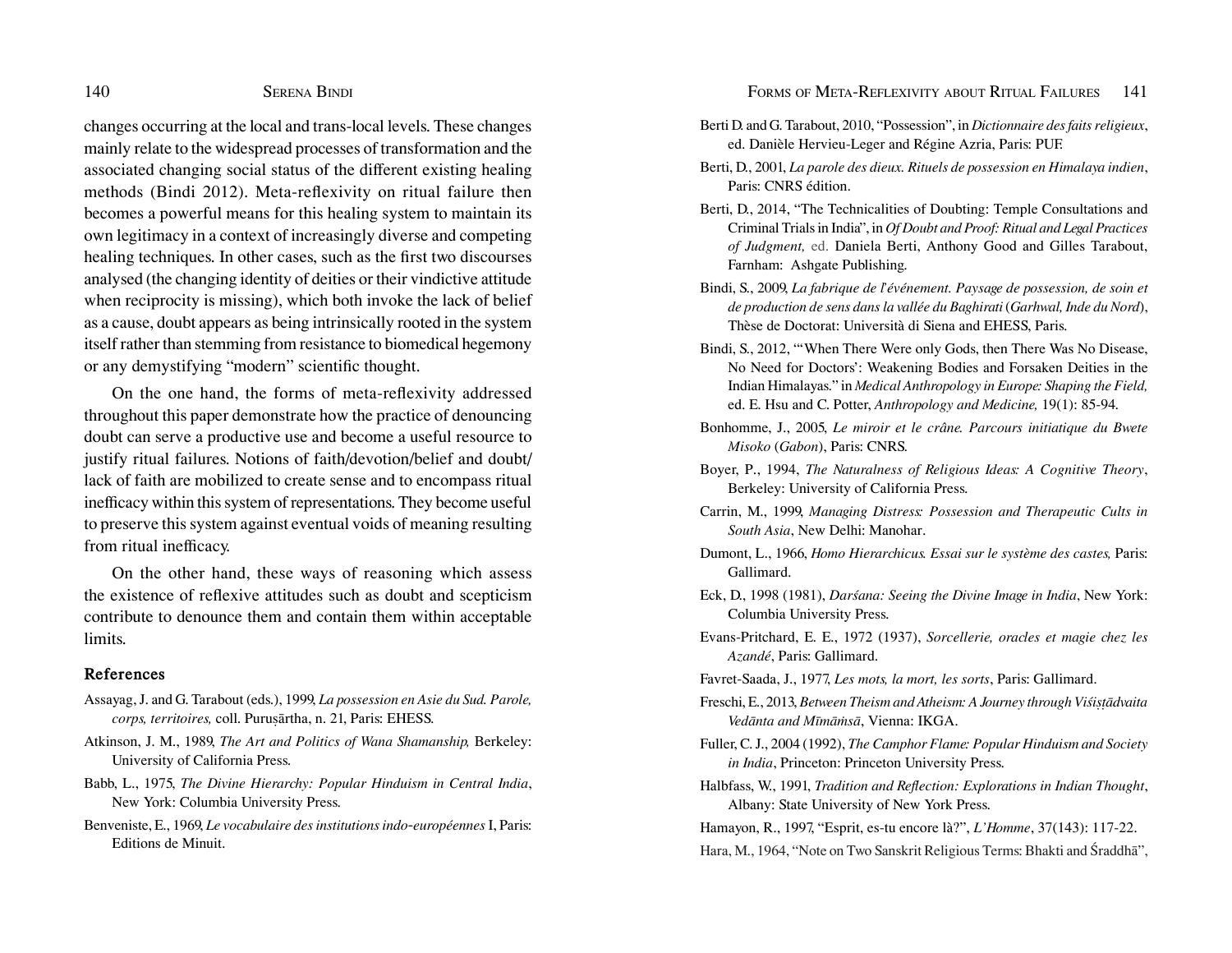*Indo-Iranian Journal,* 7: 124-45.

- Højbjerg, C.K. (ed.), 2002(a), Special Issue "Religious Refexivity", *Social Anthropology*, 10(1).
- **-**, 2002(b), "Religious Reflexivity: Essays on Attitudes to Religious Ideas and Practice". In Special Issue "Religious refexivity*"*, ed. C.K. Højbjerg, *Social Anthropology*, 10(1): 1-10.
- ———, 2002(c), "Inner Iconoclasm: Forms of Refexivity in Loma Rituals of Sacrifce", in Special Issue "Religious refexivity*"*, ed. C.K. Højbjerg, *Social Anthropology,* 10(1): 57-75.
- Horton, R., 1967, "African Traditional Thought and Western Science", *Africa,*  37: 50-71.
- Humphrey, C. and J. Laidlaw, 1994, *The Archetypal Actions of Ritual: A Theory of Ritual Illustrated by the Jain Rite of Worship*, Oxford: Clarendon Press.
- Hüsken, U. (ed.), 2007, *When Rituals Go Wrong: Mistakes, Failure and the Dynamics of Ritual*, Leiden: Brill.
- Kane, P. V., 2006 (1958), *History of Dharmashastra*, Pune: Bhandarkar Oriental Research Institute.
- Kumar, V., 2001, "Untouchability in Uttarakhand", *Economic and Political Weekly*, 36(49): 4536-37.
- Lenclud, G., 1990, "Vues de l'esprit, art de l'autre. L'ethnologie des croyances en pays de savoir ", *Terrain*, 14: 5-19.
- Lévi-Strauss, C., 1958 (1949), "Le sorcier et sa magie", in *Anthropologie structurale*, Paris: Plon.
- Lipner, J., 1994, *Hindus: Their Religious Beliefs and Practices*, London: Routledge.
- Luhrmann, T. M., 1989, *Persuasions of the Witch*'*s Craft: Ritual Magic in Contemporary England*, Cambridge, MA: Harvard University Press.
- Madam, T. N., 2012, "Hindu Orthoparxy", in *Encyclopedia of Global Religion*, ed. Mark Juergensmeyer and Wade Clark Roof, Oxford: Sage Publications.
- Malamoud, C., 1994 (1989), *Cuocere il mondo. Rito e pensiero nell'India antica*, Adelphi: Milano.
- Mannoni, O., 1969, "Je sais bien mais quand même", in *Clefs pour l'imaginaire ou l'Autre scène*, ed. Mannoni O., pp. 9-33, Paris: Seuil.
- McClymond, K., 2011, "Negotiating Ritual Repair: The Prāyaścitta Material in the Baudhāyana Śrauta Sūtra", in *Negotiating Rites*, ed. Ute Hüsken and Frank Neubert, Ritual Studies International Series, pp. 191-211,

Cambridge: Oxford University Press.

- Michaels, A., 2005 (1998), *Hinduism: Past and Present*, New Delhi: Orient Longman.
- Needham, R., 1972, *Belief, Language and Experience*, Oxford: Blackwell.
- Nichter, M., 1977, "The Joga and Maya of the Tuluva Buta", *The Eastern Anthropologist,* 30(2): 139-55.
- Pike, K. L. 1954, *Language in Relation to a Unifed Theory of Human Behaviour*, The Hague: Mouton.
- Platts, J. T., 1884, *A Dictionary of Urdu, Classical Hindi, and English*, London: W.H. Allen & Co.
- Pouillon, J., 1993, *Le Cru et le su*, Paris: Seuil.
- Rappaport, R., 1999, *A Ritual and Religion in the Making of Humanity*, Cambridge: Cambridge University Press.
- Rawat, A. S., 1989, *History of Garhwal, 1358–1947*, New Delhi: Indus Publishing Company.
- Rozenberg, G., 2011, "Magie du rituel, démon de la réfexivité", *L'Homme*, 198-99: 277-99.
- Sax, W. S., 2002, *Dancing the Self: Personhood, Performance and the Pāṇḍav Līlā of Garhwal,* Oxford: Oxford University Press.
- ———, 2010, "Ritual and the Problem of Efficacy", in *The Problem of Ritual Efcacy*, ed. William S. Sax, Johannes Quack and Jan Weinhold, pp. 3-16, Oxford: Oxford University Press.
- Schiefelin, E. L., 2007, "Introduction", in *When Rituals Go Wrong: Mistakes, Failure and the Dynamics of Ritual,* ed. Ute Hüsken, pp. 1-23, Leiden: Brill.
- Schlemmer, G., 2009, "Jeux d'esprit. Ce que sont les esprits pour les Kulung", *Archives des sciences sociales des religions*, 145: 93-108.
- Smith, F. M., 2006, *The Self Possessed: Deity and Spirit Possession in South Asian Literature and Civilization*, New York: Columbia Univ. Press.
- Smith, P., 1982, "Aspects of the Organisation of Rites", in *Between Belief and Transgression: Structuralist Essays in Religion, History and Myth,* ed. Michel Izard and Pierre Smith, pp. 103-28, Chicago: Univ. of Chicago.
- Trawick, E. M., 1984, "The Changed Mother or What the Smallpox Goddess Did when There Was No More Smallpox", *Contributions to Asian Studie*s, 18: 24-45.
- Vernant, J., 1983, "De la présentification de l'invisible à l'imitation de l'apparence", in *Image et Signifcation*, Rencontres de l'École du Louvre,